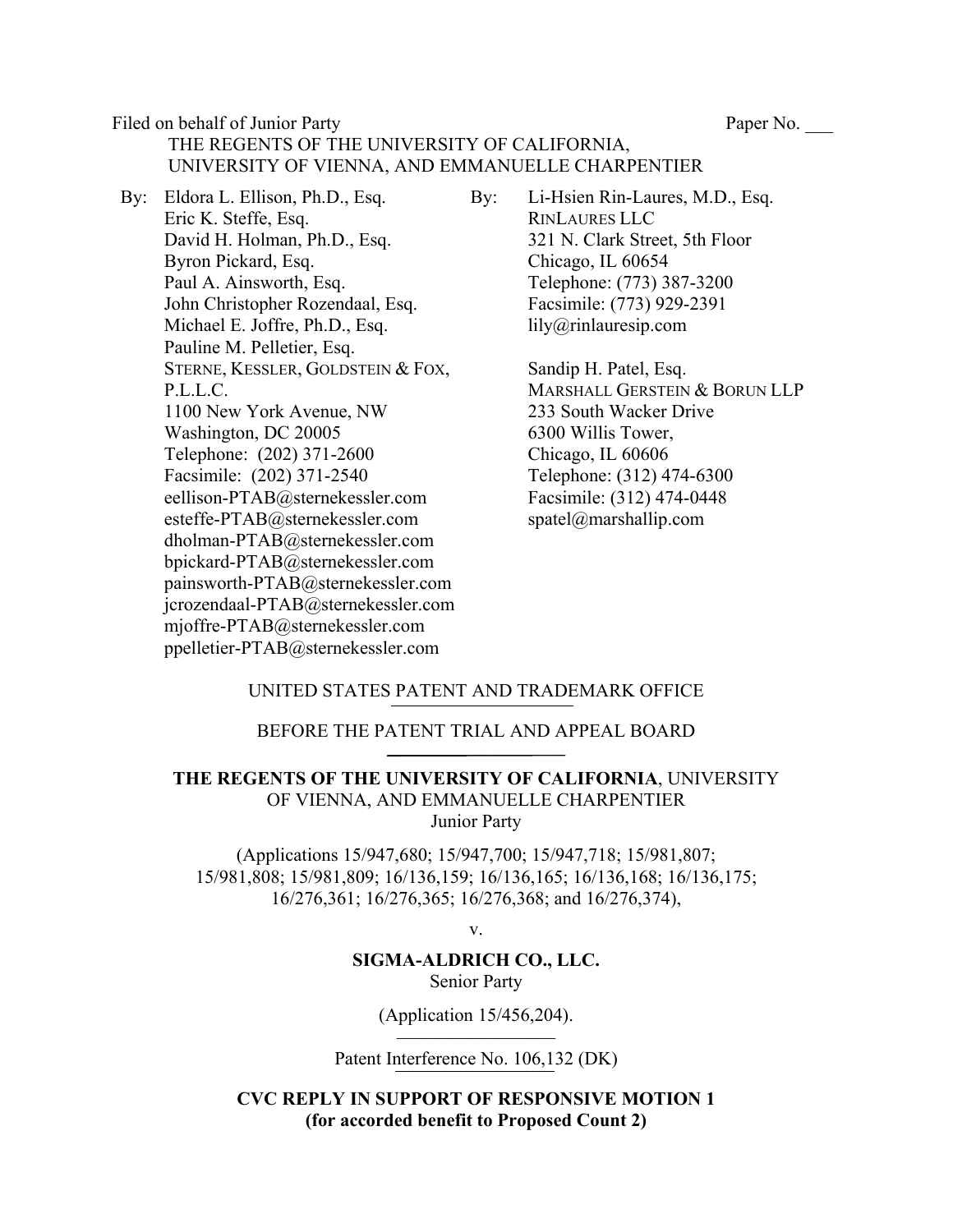## **TABLE OF CONTENTS**

| I.   |                 |                                                                                |  |  |  |  |
|------|-----------------|--------------------------------------------------------------------------------|--|--|--|--|
| II.  |                 |                                                                                |  |  |  |  |
|      | A.              | P1 provides a constructive reduction to practice of at least one embodiment of |  |  |  |  |
|      | <b>B.</b>       | P1 describes all the elements of Proposed Count 2 and methods for its          |  |  |  |  |
|      | $\mathcal{C}$ . | Sigma admits that P1 discloses using CRISPR-Cas9 with a donor                  |  |  |  |  |
|      | D.              |                                                                                |  |  |  |  |
|      | E.              | Sigma's fabricated post-hoc "concerns" regarding HDR either have nothing to    |  |  |  |  |
|      | F.              |                                                                                |  |  |  |  |
|      | G.              | The Board's Judgment in the '115 interference is wrong and has been            |  |  |  |  |
|      | H.              |                                                                                |  |  |  |  |
| III. |                 |                                                                                |  |  |  |  |
|      |                 |                                                                                |  |  |  |  |
|      |                 |                                                                                |  |  |  |  |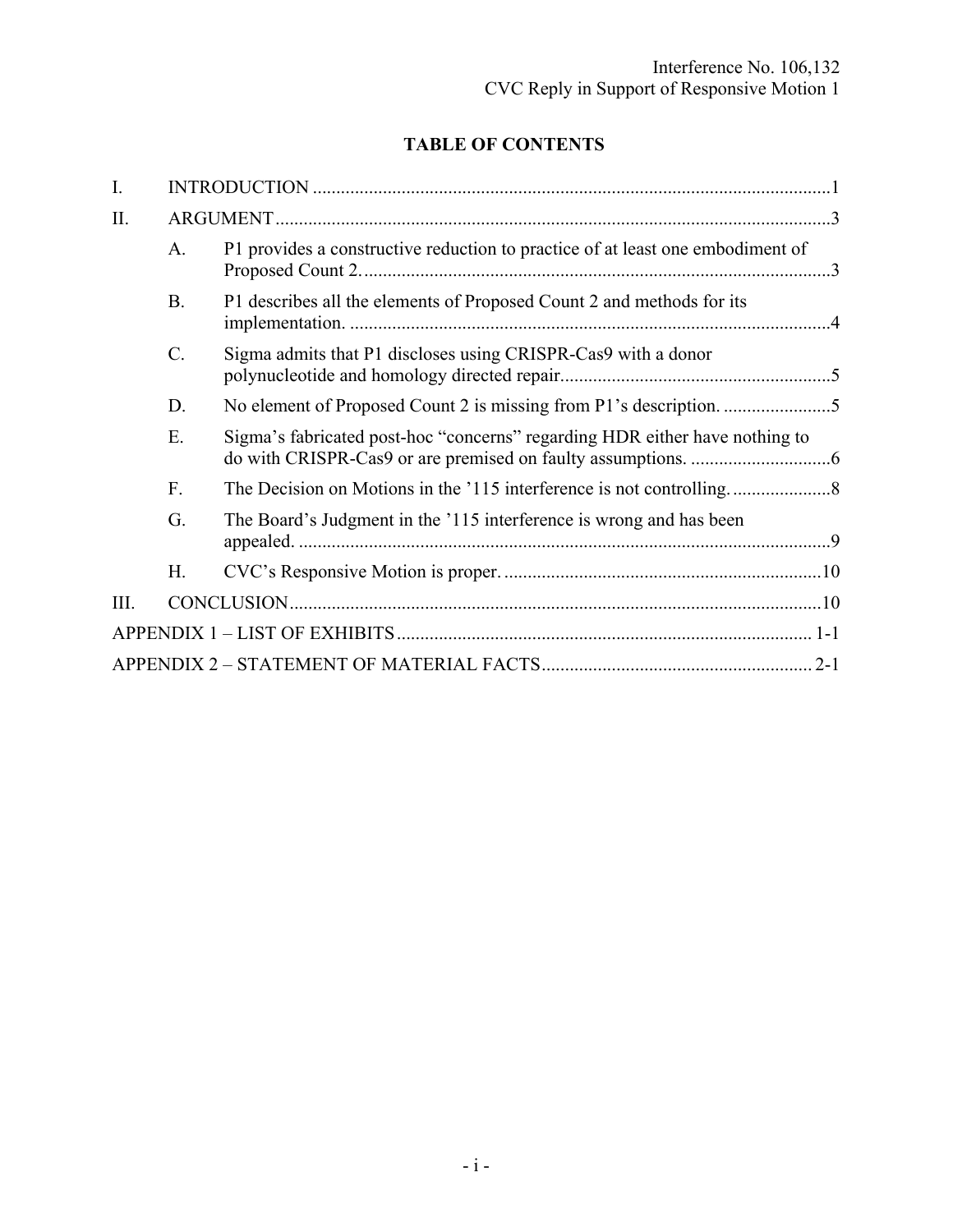#### Interference No. 106,132 CVC Reply in Support of Responsive Motion 1

## **TABLE OF AUTHORITIES**

## **Page(s)**

### **Cases**

| Alcon Rsch. Ltd. v. Barr Labs., Inc.,     |  |
|-------------------------------------------|--|
|                                           |  |
|                                           |  |
| Ariad Pharms., Inc. v. Eli Lilly and Co., |  |
|                                           |  |
| Biogen Int'l GmbH v. Mylan Pharms., Inc., |  |
|                                           |  |
|                                           |  |
| Falkner v. Inglis,                        |  |
|                                           |  |
|                                           |  |
| Frazer v. Schlegel,                       |  |
|                                           |  |
|                                           |  |
| <b>Other Authorities</b>                  |  |
|                                           |  |
|                                           |  |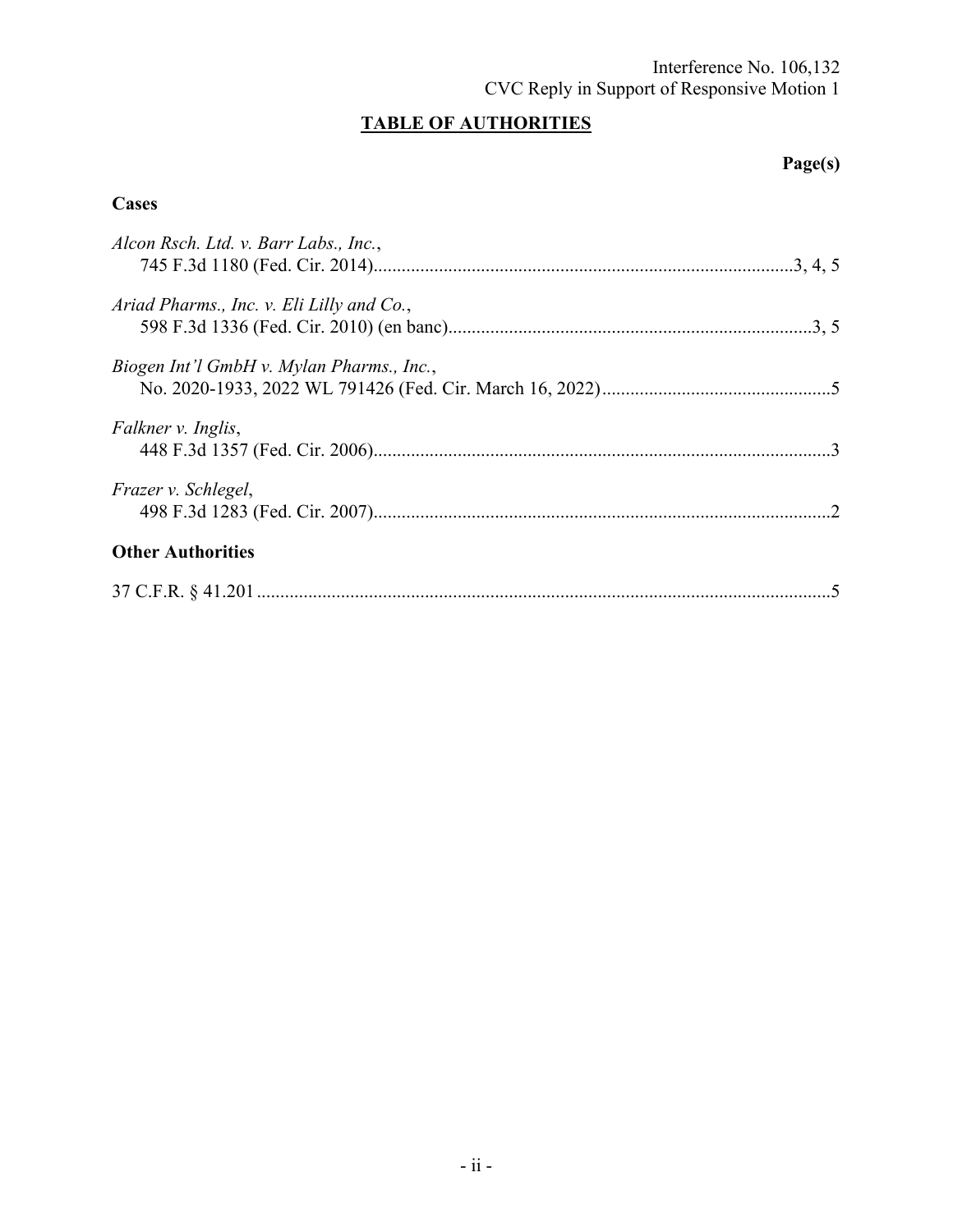#### 1 **I. INTRODUCTION**

2 CVC's P1, all of which is carried over into P2 and P3, describes and enables the method 3 of Proposed Count 2. The level of ordinary skill in the art was high, as numerous independent 4 groups successfully and near-simultaneously demonstrated the claimed invention. A POSA 5 reading P1 would have immediately understood P1 explains how to apply the system in a fish 6 cell (E4), human cell (E5), and fruit-fly cell (E6) using the well-known molecular biology 7 techniques P1 described. A POSA would have known that after DNA is cut by any method— 8 ZFNs, TALENs, meganucleases or even radiation—the cell's natural repair processes will 9 incorporate a donor polynucleotide via homology-directed repair (HDR). To qualify as a 10 constructive reduction to practice of Proposed Count 2, CVC's P1 did not need to include a 11 working example or dispel hypothetical concerns posited by Sigma. 12 P1 describes how to make pre-assembled ribonucleoprotein complexes (RNPs) that 13 function *in vitro*. P1 also describes "microinjection" as a "well known technique[]" for delivering 14 nucleic acids and proteins into eukaryotic cells. A POSA, who would approach P1 with 15 knowledge of these routine techniques, would immediately recognize microinjecting the pre-16 assembled RNPs into a nucleus or into dividing cells. And, when using vector expression, a 17 POSA would recognize strong promoters, a nuclear localization signal (NLS), and codon 18 optimization, all of which are described in P1 and were established, routine molecular biology 19 techniques well known to a POSA. 20 Nothing supports Sigma's argument that a POSA would have needed more for P1 to 21 convey possession. To the contrary, the factual record here shows the speed and ease with which 22 the system was implemented by multiple independent groups, using the same platforms used for 23 ZFNs and TALENs. A POSA would have considered ZFNs and TALENs—not Group II

24 introns—to be the analogous gene editing systems for comparison to CRISPR-Cas9. Placing the

- 1 -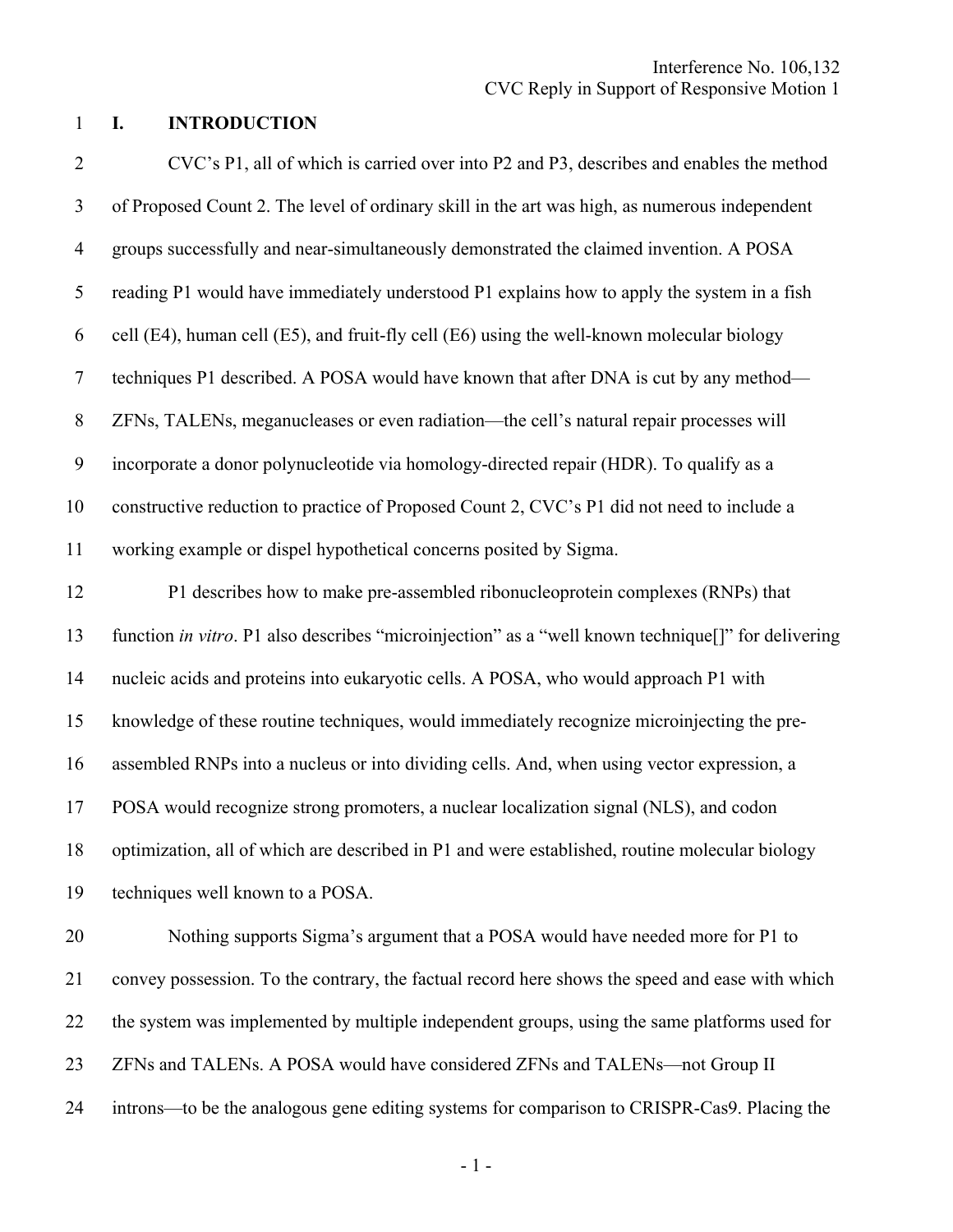Interference No. 106,132

#### CVC Reply in Support of Responsive Motion 1

1 prior art in the proper context, it is clear that a POSA would approach P1 not as the overly 2 skeptical person plagued with doubt as Sigma portrays, but as someone who would look to ZFNs 3 and TALENs as a model for implementing CRISPR-Cas9 in eukaryotes.

4 An objective inquiry into the four corners of P1 reveals only confidence—and no 5 uncertainty—about use of the system in a wide variety of eukaryotic cells. "[A]cknowledgment 6 of the complexities of the science does not negate the disclosure," where the disclosure itself 7 does not "fail[] to teach any essential step," but rather describes how to obtain the subject matter 8 by "following the general procedure disclosed." *Frazer v. Schlegel*, 498 F.3d 1283, 1288-89 9 (Fed. Cir. 2007). There is uncontroverted contemporaneous factual evidence showing that 10 persons skilled in the art expected sgRNA CRISPR-Cas9 to have activity in eukaryotes. Indeed, 11 the *only* question posed immediately after disclosure of CVC's sgRNA CRISPR-Cas9 system 12 was not whether it would *function* in eukaryotes, but whether it would *outperform* the incumbent 13 genome-editing technologies, ZFNs and TALENs, identified in P1's opening paragraphs. There 14 is no contemporaneous contrary factual evidence.

15 The Board's Decision on Motions in the '115 Interference was wrong and did not address 16 the new CVC declaration evidence, new testimony from Sigma's expert agreeing with CVC, or 17 key facts such as P1's description of the RNP-microinjection embodiment or P1's direct analogy 18 of CRISPR-Cas9 to ZFNs and TALENs. There is new evidence from six different declarants, 19 including subpoenaed testimony from a collaborator of Zhang, showing persons skilled in the art 20 understood the described invention was straightforward to implement. Nor did the Decision 21 address the fact that others in the field, including scientists from Broad, ToolGen, and Sigma, all 22 implemented CRISPR-Cas9 by incorporating it into existing ZFNs or TALENs gene editing 23 platforms. The Board may not simply recycle its '115 Decision on Motions here. The Board 24 must review the different record in this interference and consider whether CVC's P1 is a

 $-2-$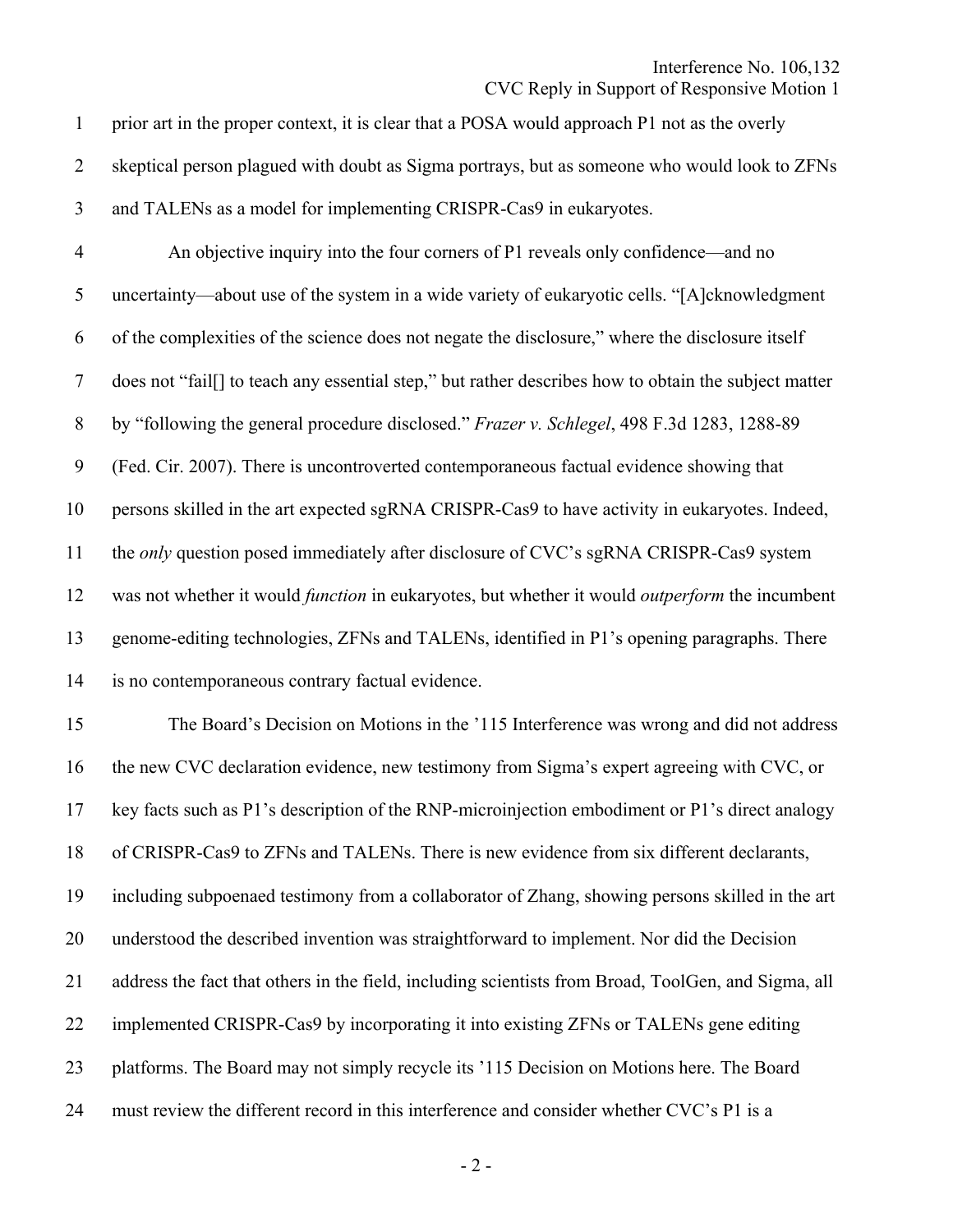1 constructive reduction to practice of Count 2.

2 Similarly, the '115 Priority Decision has no relevance here because it decided a different 3 legal question, relied on evidence that was not available to a POSA, and explicitly avoided 4 considering the viewpoint of a POSA.

5 **II. ARGUMENT** 

#### 6 **A. P1 provides a constructive reduction to practice of at least one embodiment**  7 **of Proposed Count 2.**

8 Sigma's Opposition does not acknowledge the basic legal standards for according benefit 9 to an earlier-filed application or that an application does not need to include a working example. 10 *Ariad Pharms., Inc. v. Eli Lilly and Co.*, 598 F.3d 1336, 1352 (Fed. Cir. 2010) (en banc) 11 ("written description requirement does not demand either examples or an actual reduction to 12 practice."); *Falkner v. Inglis,* 448 F.3d 1357, 1366 (Fed. Cir. 2006) ("Examples are not required 13 [for written description].") Nor does the application have to *prove* that the embodiment works to 14 satisfy §112. *Alcon Rsch. Ltd. v. Barr Labs., Inc.*, 745 F.3d 1180, 1189 (Fed. Cir. 2014). 15 "[W]ritten description is about whether the skilled reader of the patent disclosure can recognize 16 that what was claimed corresponds to what was described; *it is not about whether the patentee*  17 *has proven* to the skilled reader that the invention works…." *Id.*, 1191; *see also, id.*, 1189 ("a 18 patent does not need to guarantee that the invention works for a claim to be enabled."). 19 Contrary to these binding legal precedents, Sigma invokes a written description standard 20 requiring that "CVC's inventors *actually possessed* that invention." Paper 718, 8:8-9 (emphasis 21 added). Sigma's expert, Cannon, likewise uses the same legally erroneous standard for written 22 description requiring *actual possession*. *See e.g.,* Ex. 1080, ¶63 ("none of those disclosures 23 demonstrate that CVC's inventors *actually possessed* that invention.") (emphasis added); Ex. 24 2655, 24:17-25:3 ("[p]ossession means the inventors had *performed the experiments* or the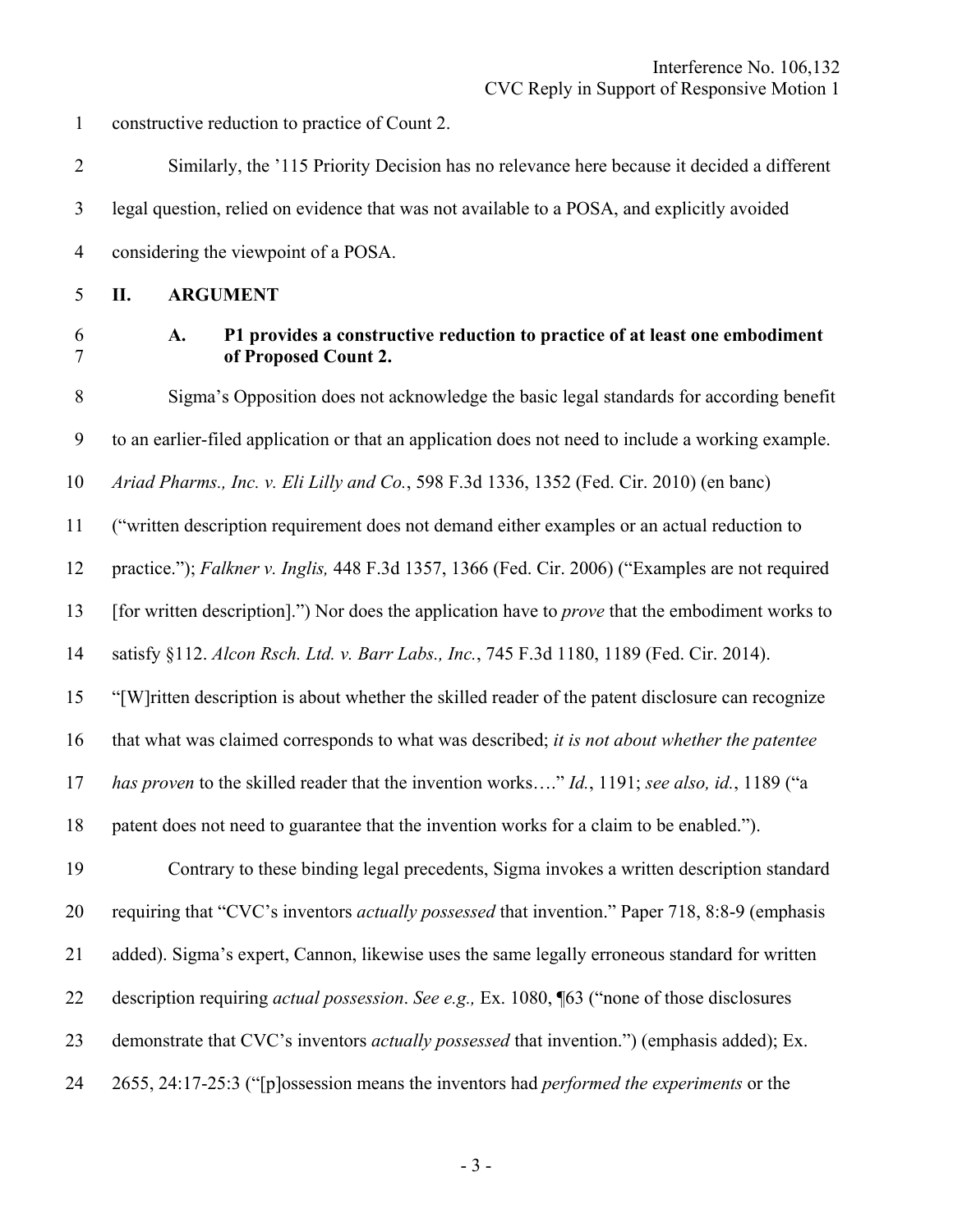1 protocol … or the technique that they are describing in their patent.") (emphasis added); *see also*  2 Ex. 2616, 86:1−11, 96:9−97:3. Under the proper application of the law, P1 provides a 3 constructive reduction to practice of at least one embodiment of Count 1. Paper 588, 5:17-21:19. 4 **B. P1 describes all the elements of Proposed Count 2 and methods for its**  5 **implementation.**  6 CVC's Responsive Motion 1 shows that P1 (or alternatively, P2 or P3) describes and 7 enables at least one embodiment of Proposed Count 2 (PC2), including a sgRNA CRISPR-Cas9 8 system "capable of cleaving or editing a target DNA molecule, or modulating transcription of a 9 target DNA molecule," and further incorporating a donor polynucleotide using HDR. Paper 588, 10 5:17-21:19; MF 4-21, 26-28. P1 expressly describes a sgRNA CRISPR-Cas9 system that, upon 11 introduction into a fish (E4), human (E5), or fruit-fly (E6) cell along with a donor 12 polynucleotide, is capable of modifying target DNA. *Id.* These three cell types are among the 13 most standard in biological research. Ex. 2612, ¶ 19. P1 describes three specific ways to prepare 14 and deliver the system: (i) as pre-assembled RNP complexes (Paper 588, 7:10-16:14; MF 12-13); 15 (ii) as expression vectors encoding the system (*id.*, 16:15-20:3; MF 14-15); or (iii) as RNA 16 molecules (*id.*, 20:4-18; MF 14-15). Both parties' experts agree that these delivery techniques 17 (microinjection and transfection) were well-established before 2012. Ex. 1080, ¶¶ 49-50; Ex. 18 2543, ¶¶ 65-89; Ex. 2612, ¶¶ 66-89; MF 12-15. P1 also discloses PAM sequenecs for Cas9, a 19 fact Sigma failed to substantively address in its Opposition. Ex. 2009, Fig. 3C; Ex. 2612, ¶¶55- 20 65, 267-277; MF 17, 25; Ex. 2548, ¶¶13-19. A POSA reading P1 would immediately recognize 21 and understand how to implement E4, E5, and E6. Ex. 2612, ¶¶ 91-96, 102, 145-146. 22 As the Federal Circuit correctly stated in *Alcon*, "written description is about whether the 23 skilled reader of the patent disclosure can recognize that *what was claimed* corresponds to *what*  24 *was described*." *Alcon*, 1191 (emphasis added). Here, P1 describes and enables "what was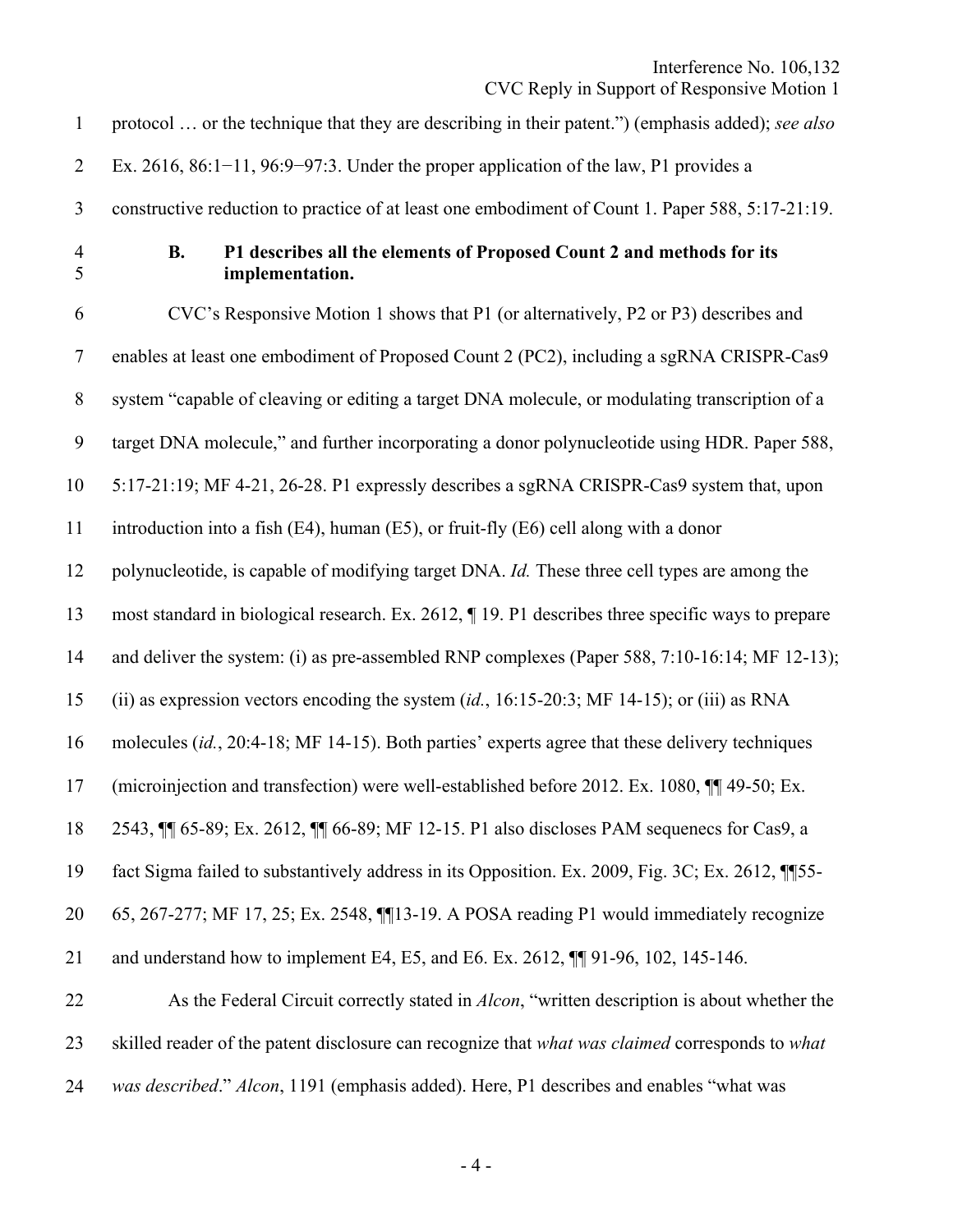1 claimed" – in this case, an embodiment of PC2. *Id.;* 37 C.F.R. § 41.201.

#### 2 **C. Sigma admits that P1 discloses using CRISPR-Cas9 with a donor**  3 **polynucleotide and homology directed repair.**

4 Sigma admits that P1's Figure 4 depicts CRISPR-Cas9 target DNA cleavage in 5 combination with donor integration and homology-directed repair in a eukaryotic cell. Paper 718, 6 8:6-8; Ex. 2009, Fig. 4. Sigma only criticisms are that Figure 4 shows how CRISPR-Cas9 7 "might" invoke a DNA-damage repair process and "might" permit donor polynucleotide 8 integration via homology directed repair. *Id.* Sigma fails to realize that that is enough for written 9 description of PC2 because working examples are not required, nor does an application need to 10 *prove* that the invention works. *Ariad*, 1352; *Alcon*, 1189, 1191.

#### 11 **D. No element of Proposed Count 2 is missing from P1's description.**

12 Sigma cannot explain what element of PC2 is purportedly missing from the description in 13 P1—because nothing is. *See* Paper 718, 7:1-10:18. In fact, Sigma *admits* that P1 discloses all the 14 elements of PC2. MF 3-5, 38. Unable to dispute the facts, Sigma resorts to relying on extrinsic 15 evidence to conjure up supposed "concerns" that Sigma alleges are not addressed in P1. Paper 16 718, 8:10-10:18. The response is, "[w]here the disclosure in a patent's specification plainly 17 corresponds to what is claimed, extrinsic evidence should not be used to cast doubt on ... what is 18 disclosed." *Biogen Int'l GmbH v. Mylan Pharms., Inc.,* No. 2020-1933, 2022 WL 791426, at \*7 19 (Fed. Cir. March 16, 2022) (Lourie, J., Moore, J. and Newman, J., dissenting from order denying 20 rehearing), *accord*, *Alcon*, 1181. This caution is especially important here because, in P1, the 21 CVC inventors *claimed the subject matter* of PC2. Paper 588, 1:11-12, 5-22-23; Ex. 2009, claims 22 77-78, 88-89, 99-100. Nonetheless, P1 addresses Sigma's "concerns." Paper 588, 6:10-22, 10:20- 23 11:4, 12:11-22, 15:1-16:14, 19:12-20:3; Ex. 2612, ¶¶ 125-134, 189-201. As Doyon explains, "a 24 POSA would expect microinjecting CRISPR-Cas9 systems [to] retain capability of cleaving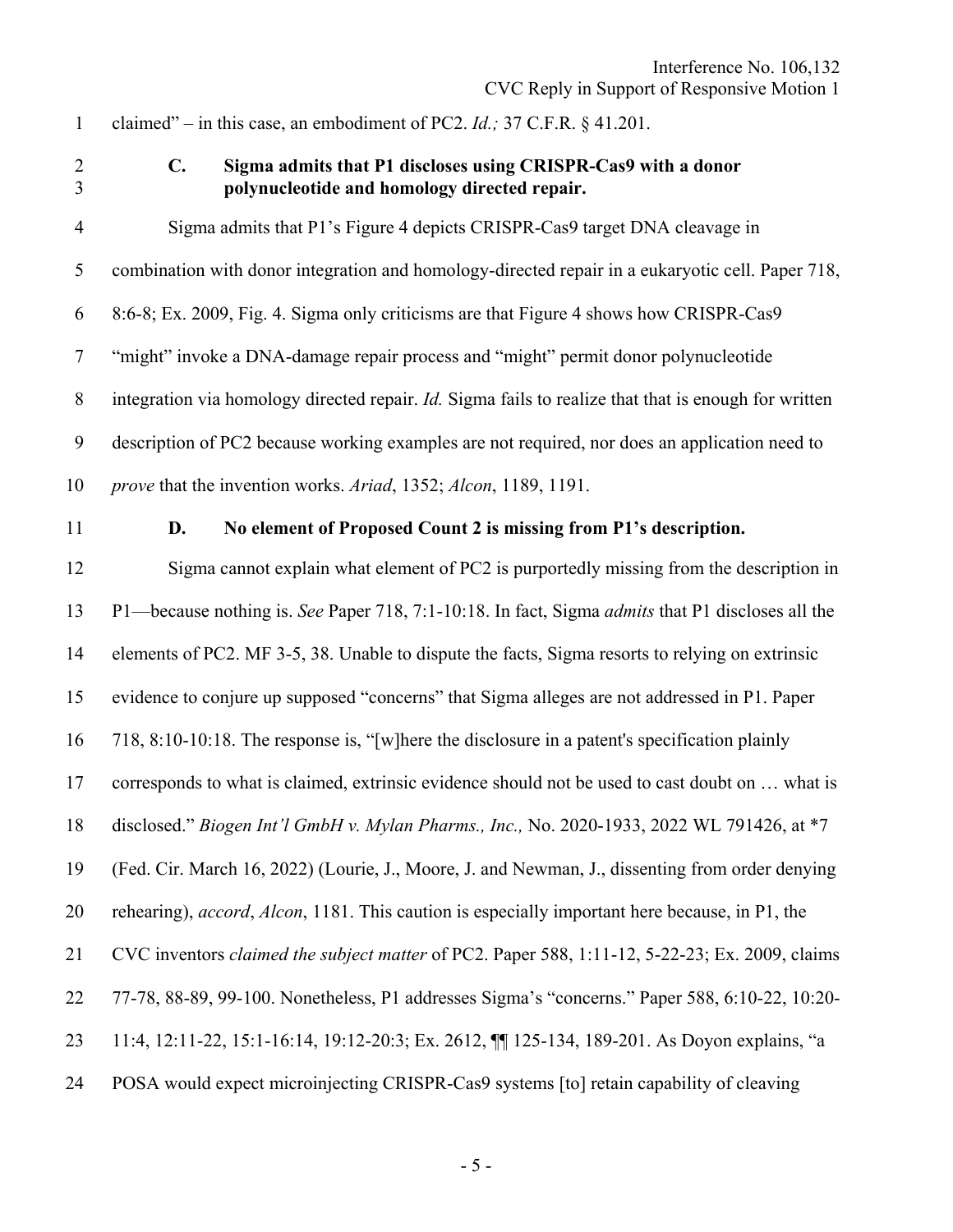1 DNA in eukaryotic cells and using the cell's own HDR machinery to integrate a donor 2 polynucleotide *because the same techniques had been used successfully for analogous ZFN and*  3 *TALEN* systems." Ex. 2612, ¶ 161 (emphasis added); Paper 588, 6:10-22. Cannon admitted that 4 microinjection is an established technique and that RNPs circumvent these concerns, e.g., by 5 shielding RNAs. Ex 1080, ¶¶49-50; *see also*, Paper 735, 30:4-7; Ex. 2543, ¶¶115-131. 6 **E. Sigma's fabricated post-hoc "concerns" regarding HDR either have nothing**  7 **to do with CRISPR-Cas9 or are premised on faulty assumptions.**  8 On page 8, line 14, to page 10, line 18, Sigma provides a 2-page string citation to 9 Cannon's deposition testimony that Sigma purports shows a POSA's "concerns" about donor 10 integration via HDR. The response is that the so-called "concerns" are either not related to 11 CRISPR-Cas9 or lack scientific merit. First, Sigma's Opposition improperly incorporates by 12 reference arguments from other briefing, in contravention to clear rules prohibiting such 13 practices. *See* Paper 718, 1:12, 4:13-15, 5:6-8; Standing Order, ¶ 106.2. Specifically, Sigma 14 incorporates its arguments from Sigma Motion 1. *Id.*, 8:14-9:3. The Board should disregard the 15 incorporated material. 16 In any event, Sigma's 12 alleged concerns incorporated from Sigma Motion 1 lack 17 scientific merit. Even if there were concerns that [1] the mechanism of HDR was not fully 18 characterized, [2] that in higher eukaryotes HDR occurs at a lower frequency than NHEJ, [3] that 19 HDR is available only during specific phases of the cell cycle, [4] that NHEJ makes errors 20 preventing target recognition and cleavage, and [5] that NHEJ was generally more likely to occur 21 than HDR, all of these considerations *also* apply to meganucleases, ZFNs, and TALENs, which 22 were all routinely and reliably used for donor integration via HDR by 2012. Ex. 2619, ¶¶ 97−99, 23 108−125; MF 26-27. In 2012, a POSA would have understood that the cell's DNA repair 24 machinery cares not *how* the DNA was cleaved (e.g., by which nuclease), the cell's natural repair

 $-6-$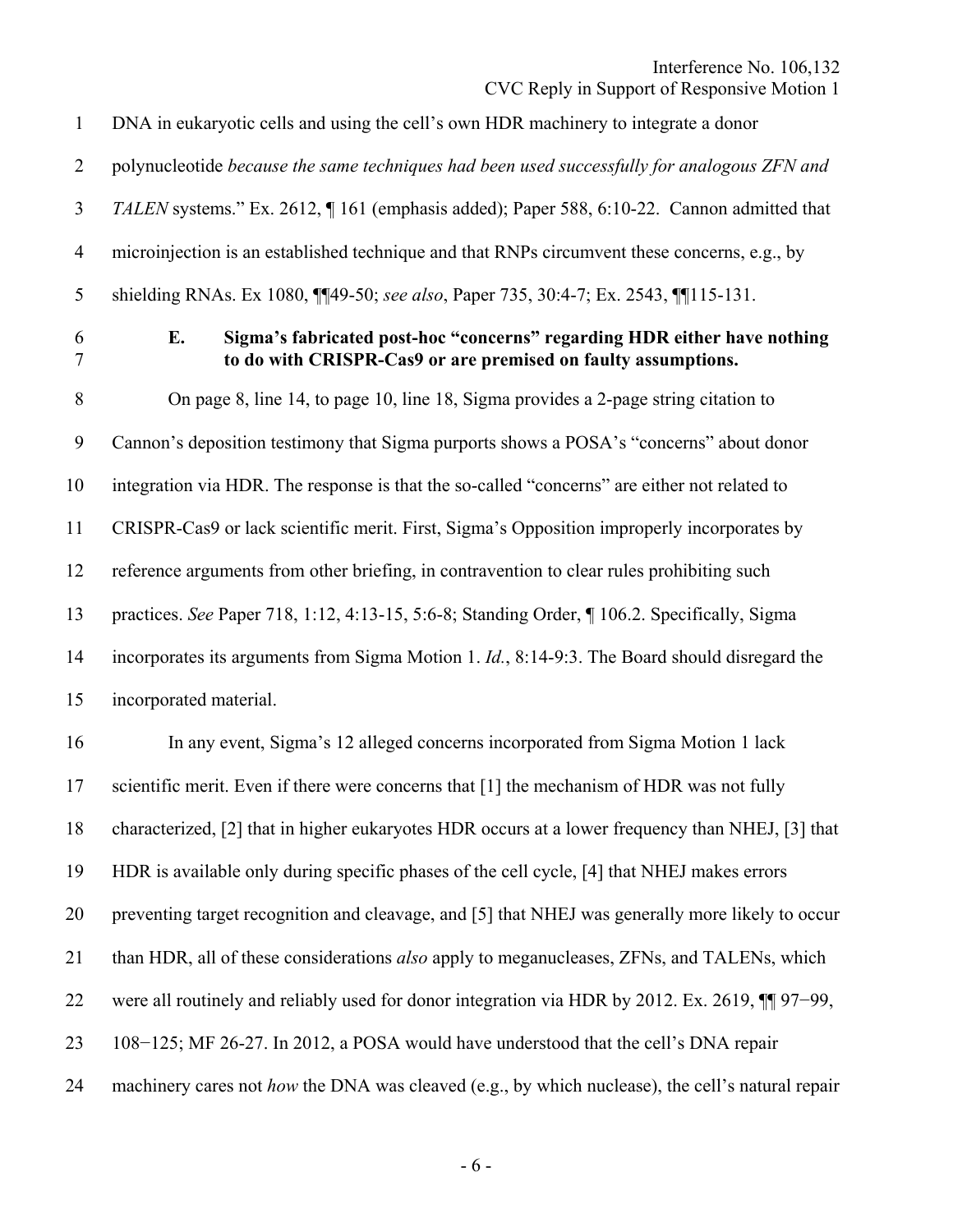### CVC Reply in Support of Responsive Motion 1

1 processes will incorporate a donor polynucleotide via HDR whether the DNA is cut by radiation, 2 ZFN, TALEN, or Cas9. *Id.* Thus, Sigma's concerns were not real concerns. 3 Sigma's concerns [6]-[7] and [10]-[12] relate to whether CRISPR-Cas9 will cleave a 4 target DNA molecule in a eukaryotic cell. As Doyon previously explained, however, the POSA 5 would have been confident that CRISPR-Cas9 would cleave its target DNA. Ex. 2543,  $\P$  113-6 129; Ex. 2612, ¶¶115-134. In addition, Sigma's alleged concerns over [10] specificity and [11]

7 off-target activity would have also applied to ZFNs and TALENs, which were routinely used for

8 donor integration via HDR. Thus, these were not real concerns. Ex. 2619, ¶¶ 152−154.

9 Sigma's alleged concern [8] over blunt-end cuts from Cas9 also lacks merit. Sigma

10 alleges that "CRISPR-Cas9 cleavage would create blunt-ended DNA," which "are not amenable

11 to HDR absent the subsequent activation of DNA end resection." Paper 718, 15:13-18. The

12 response is that P1 and the CVC inventors' publication Jinek 2012 each state that Cas9 also

13 produces DNA cuts with overhang (i.e., staggered ends), yet Sigma and its expert failed to

14 consider this. Ex. 2616, 116:23-118:18; MF 42-43. CVC's P1 discloses that "DNA cleavage [by

15 CRISPR-Cas9] can result in the production of either blunt ends *or staggered ends*." Ex. 2009, ¶

16 [0042] (emphasis added); *id.*, Fig. 4 (depicting a "DSB" having "staggered" ends); Ex. 2619, ¶

17 137; MF 43. Similarly, Jinek 2012 reported that CRISPR-Cas9 generates double-strand breaks,

18 some blunt *and some with overhangs*. Ex. 2619, ¶¶ 136-140; Ex. 2618, ¶ 32; Ex. 2031, 816, Fig.

19 1E, Fig. S4B; MF 42. Cannon's own publication also acknowledges that Cas9 induces

20 "staggered DSB ends." Ex. 2662, Fig. 6; Ex. 2655, 86:1-24. Moreover, a POSA would have

21 known that blunt-ends *can indeed* undergo HDR-mediated donor polynucleotide integration

22 because the first step of the HDR process resects the cut ends of the DNA to create an end

- 23 suitable for HDR. Ex. 2619, ¶¶ 61, 63, 66, 85, 138-139. Finally, Sigma cites no prior art to
- 24 support its argument, relying instead on later publications that were not available to a POSA as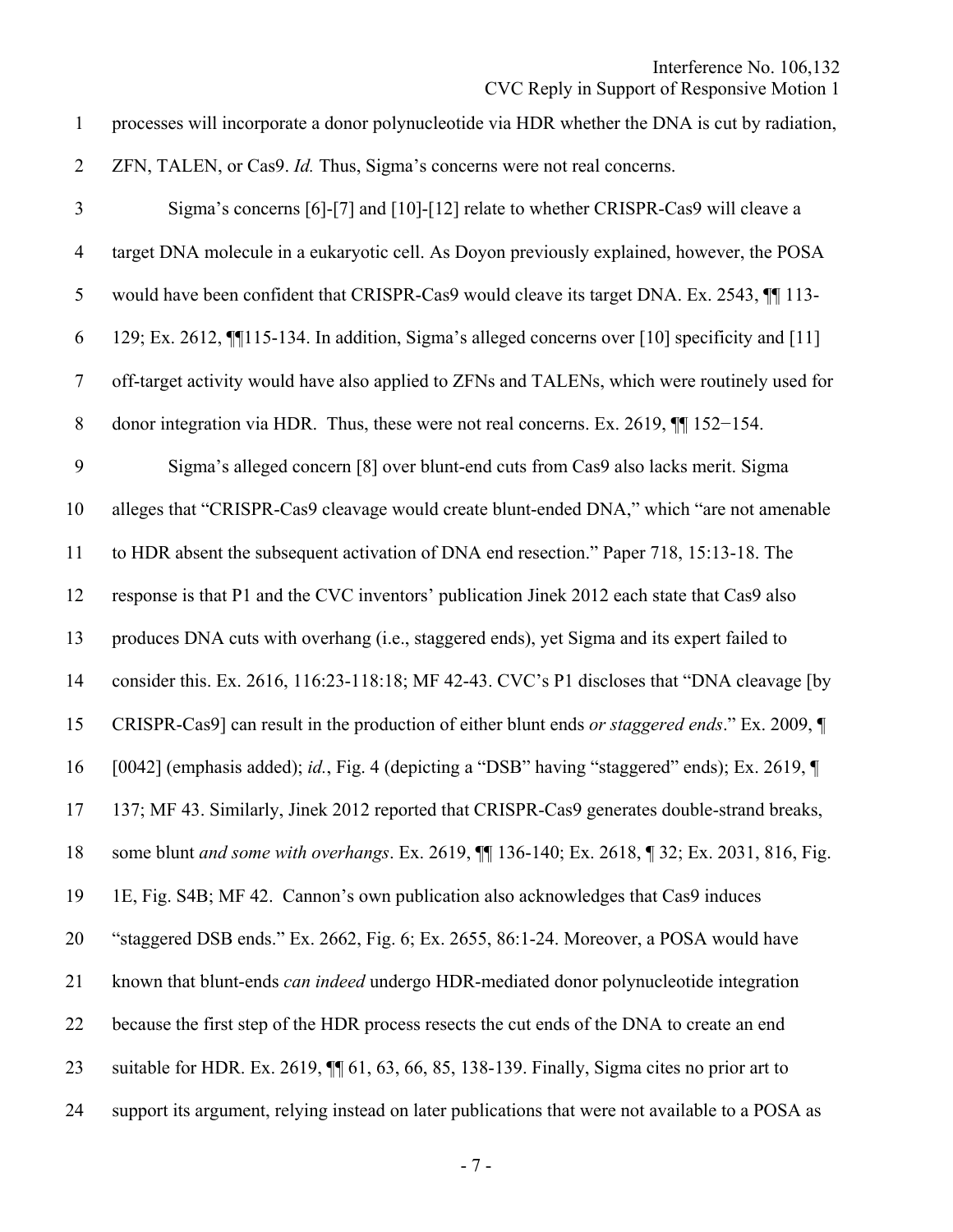1 of P1's filing date. Paper 718, 15:19-16:14 (citing Exs. 1126, 1127, 1141, 1145, and 1147). 2 Sigma's concern [9] alleges that Cas9 "remains tightly bound to the ends of the target 3 DNA … thereby blocking HDR." Paper 718, 16:15-19. Sigma's concern is premised on its 4 blatant mischaracterization of the Gasiunas paper (Ex. 1031), which Barrangou coauthored. 5 Barrangou explains Gasiunas 2012 reported, in passing, that *some* Cas9-crRNA remained bound 6 to the reaction products in a specific experiment. Ex. 2618, ¶ 29 (discussing Fig. S11, which 7 Cannon did not consider). Barrangou explains that his article does not state or imply that Cas9 is 8 "sticky" or that it interferes with HDR. *Id.* In addition, Sigma again fails to cite any prior art 9 evidence to support its position, relying on later publications that were not available to a POSA 10 as of P1's filing date. Paper 718, 16:20-18:16 (citing Exs. 1126, 1133, 1142, 1145, 1155, 1158, 11 1165, and 1166). A POSA reading P1 would not have shared Sigma's post hoc concerns about 12 Cas9 remaining bound to the target DNA because the POSA knew that HDR-mediated donor 13 integration occurs even when a nuclease *remains covalently bound* at the site of the DSB, as is 14 the case with the protein Spo11. Ex. 2619,  $\P$  138; MF 39. Similarly, the targeted nucleases I-SceI 15 "meganuclease" and ZFNs were known to remain bound to the ends of the DSBs, and yet they 16 routinely induced HDR-mediated donor integration. Ex. 2619, ¶ 104; MF 39. Given this, the 17 POSA would not have expected Cas9 to interfere with HDR or otherwise preclude HDR-18 mediated donor integration.

#### 19 **F. The Decision on Motions in the '115 interference is not controlling.**

20 The Board's analysis for this motion is different than that in the '115 Interference 21 Decision on Motions because this is a different count, on a different evidentiary record. Paper 22 588, 15:1-16:14, 19:12-20:3. As CVC explained, the following evidence was not considered by 23 the Board in the '115 Interference, or only came to light during the priority phase: *(1)* P1's 24 description of the RNP fish microinjection embodiment. *Id.* This unaddressed evidence is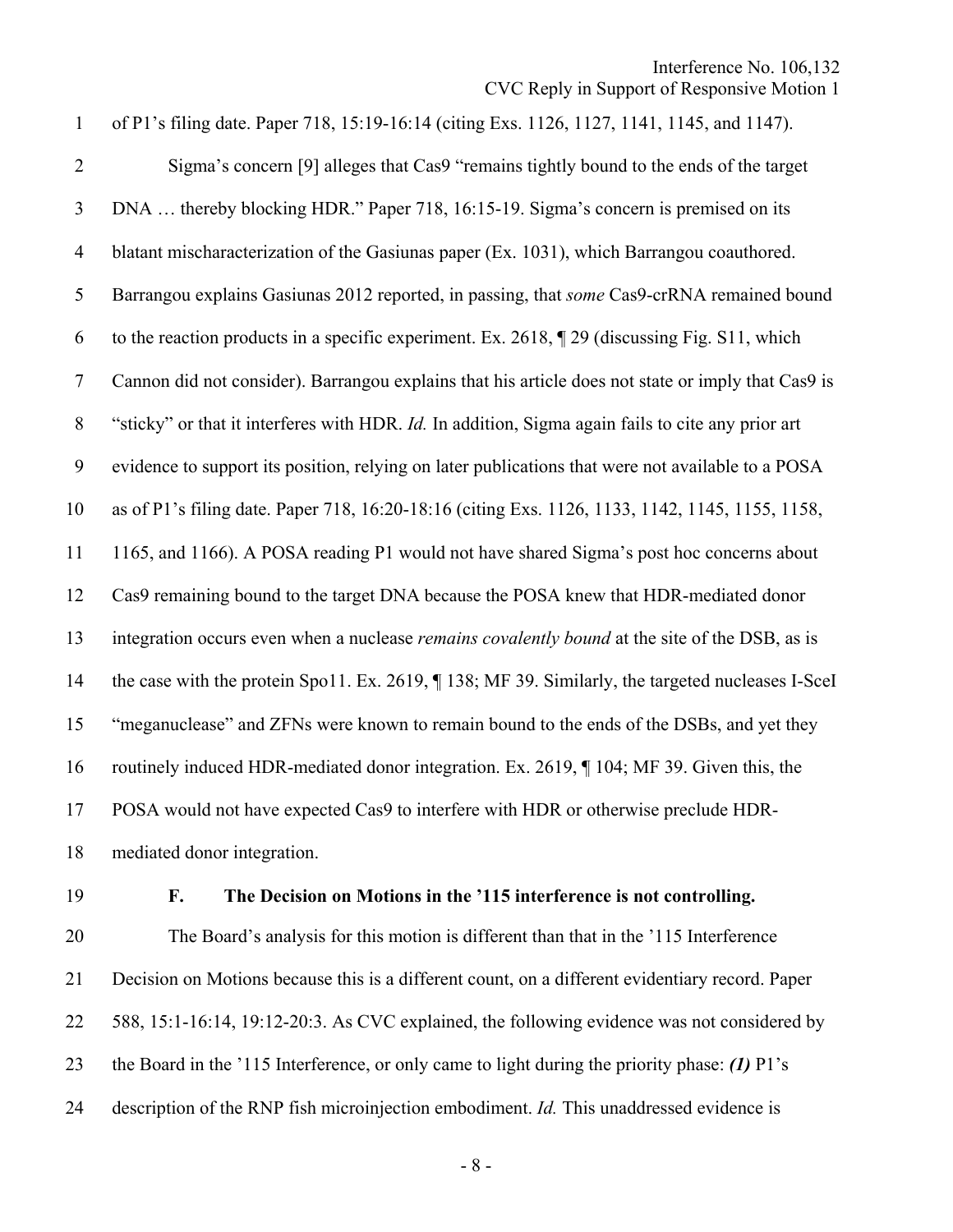#### CVC Reply in Support of Responsive Motion 1

1 relevant here because, if a POSA had any of Sigma's so-called "concerns," P1 describes an 2 embodiment of PC2 to mitigate them. *Id. (2)* P1 directly analogizes CRISPR-Cas9 to ZFNs and 3 TALENs. *Id.*, 2:21-4:16. This unaddressed evidence is relevant because it places the state of the 4 art in the proper context within the four corners of P1 – that is, ZFNs and TALENs were the apt 5 comparison, not Group II introns or riboswitches. *Id. (3)* The use of existing ZFN/TALEN 6 platforms by others in the field, including scientists from Broad, ToolGen, and Sigma, when they 7 implemented CRISPR-Cas9 in eukaryotes. *Id*. This evidence is relevant because it shows no 8 "special conditions" were needed to implement CRISPR-Cas9 in eukaryotic cells. *Id. (4)* The 9 sworn testimony of Doudna and Carroll clarifying their statements, and testimony from 10 Sternberg, Barrangou, Marraffini, and Sontheimer that it would have been "straightforward" and 11 "routine" to implement the system in eukaryotic cells. *Id.*, 22:6-16. This evidence is relevant 12 because it demonstrates what those in the field with first-hand knowledge were thinking at the 13 time. *Id.* Moreover, Sigma opted not to cross-examine Drs. Doudna, Sontheimer, and Sternberg, 14 leaving their testimony regarding P1 and the state of the art unrebutted. Ex. 2544; Ex. 2548; 15 Paper 588, 22:6-16. *(5)* Sigma and its expert have made admissions that agree with CVC on 16 many relevant issues. Paper 718, 86:-9; Ex 1080, ¶¶49-50; Paper 735, 30:4-7; MF 3-5, 38. 17 **G. The Board's Judgment in the '115 interference is wrong and has been**  18 **appealed.**  19 CVC has appealed the Board's Judgment in the '115 interference. That judgment and 20 underlying Decision on Priority are not dispositive here because (i) the Decision focused on a 21 different legal issue (conception and reduction to practice), not written description; (ii) the

23 Decision explicitly avoided considering the viewpoint of a POSA (Ex. 2656, 46:11-14), which is

22 Decision relied on documents that were not available to a POSA as of P1's filing date; (iii) the

24 highly relevant to description and enablement; (iv) the Decision is not final until all appeals have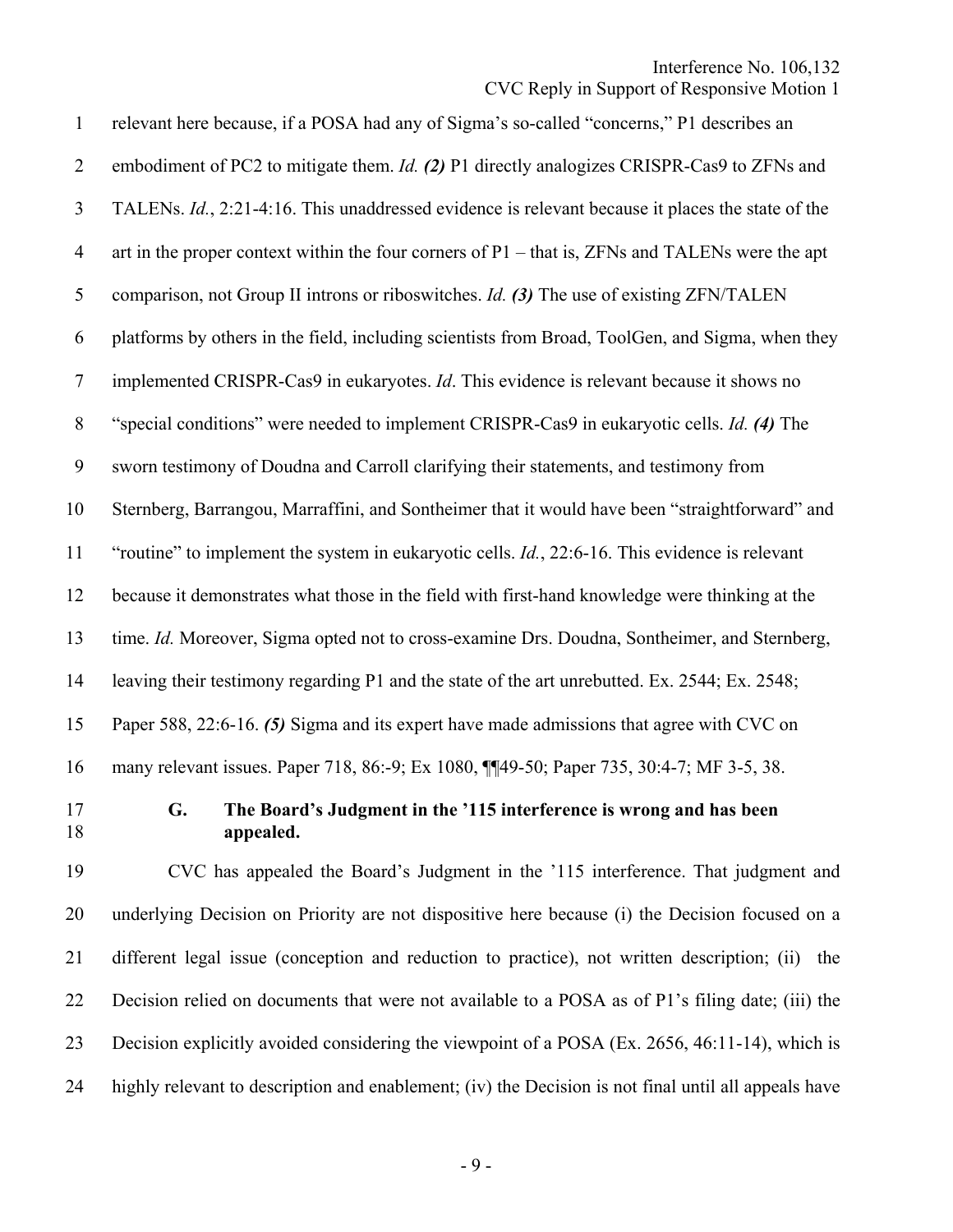- 1 been exhausted, and CVC has yet to exhaust all appeals; and (v) the Federal Circuit can be expected
- 2 to conclude the Decision reached an incorrect legal conclusion on conception.
- 

## 3 **H. CVC's Responsive Motion is proper.**

- 4 On page 3, lines 1-22, Sigma argues that the parties' briefings on "CVC Motion 1 and
- 5 Sigma Motion 1 effectively moot CVC's Responsive Motion 1." Sigma's argument has no merit.
- 6 CVC's Motion 1 addresses *Count 1*. The Board authorized this Motion, which addresses Sigma's
- 7 *Proposed Count 2* (proposed in Sigma Motion 1). Paper 579 (Order); Standing Order, ¶ 208.5.
- 8 CVC's Motion may become moot if the Board denies Sigma Motion 1.

## 9 **III. CONCLUSION**

- 10 CVC should be accorded the benefit of the filing date of P1 or, in the alternative, P2/P3.
- 11 Respectfully submitted,
- 12
- By

| /Eldora L. Ellison/                       | By | /Li-Hsien Rin-Laures/           |
|-------------------------------------------|----|---------------------------------|
| Eldora L. Ellison, Ph.D., Esq.            |    | Li-Hsien Rin-Laures, M.D., Esq. |
| Lead Attorney for UC and UV               |    | Lead Attorney for EC            |
| Registration No. 39,967                   |    | Registration No. 33,547         |
| STERNE, KESSLER, GOLDSTEIN & FOX P.L.L.C. |    | <b>RINLAURES LLC</b>            |
| 1100 New York Avenue, NW                  |    | 321 N. Clark Street, 5th floor  |
| Washington, D.C. 20005                    |    | Chicago, IL 60654               |
|                                           |    |                                 |

Date: April 7, 2022 Date: April 7, 2022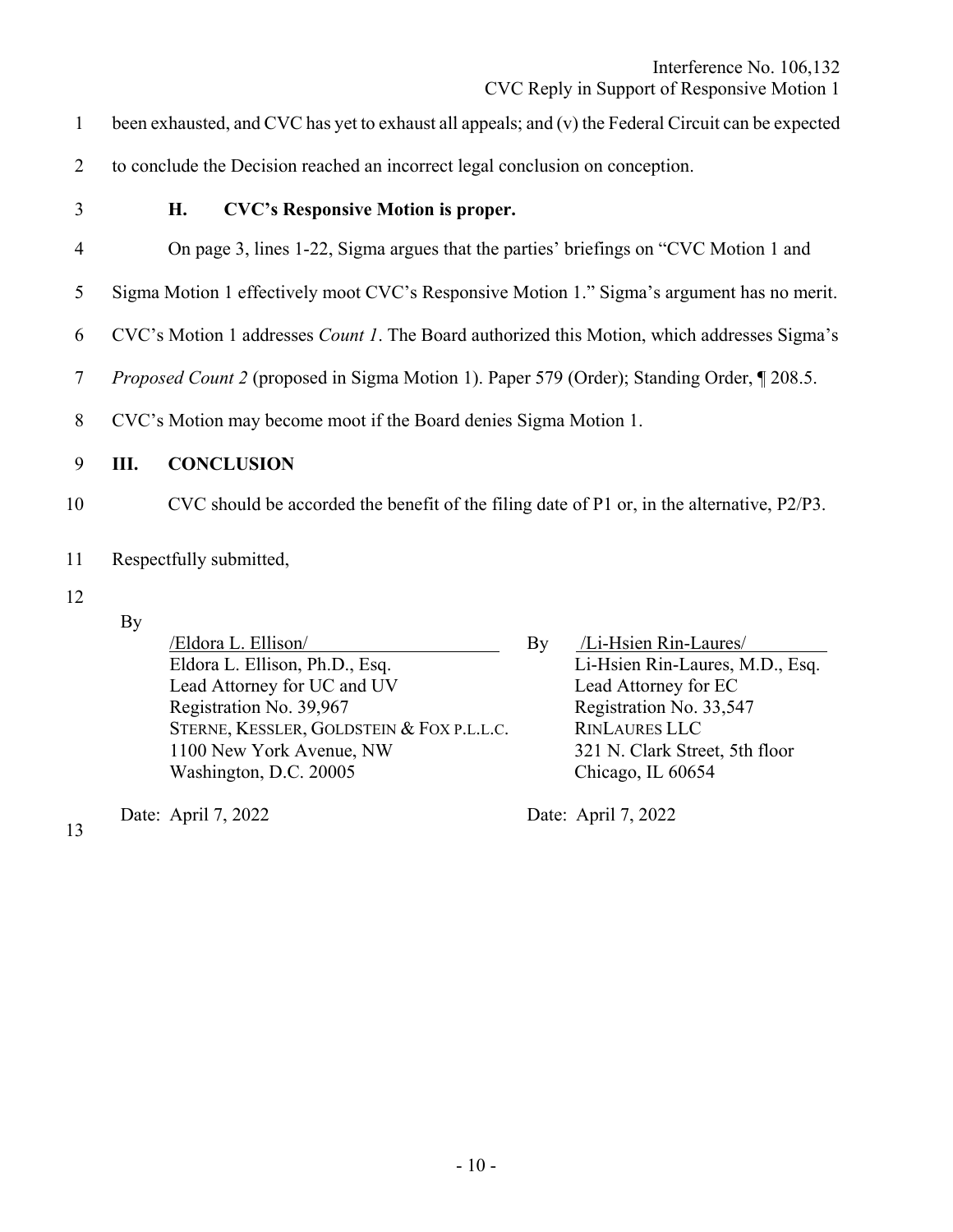## **APPENDIX 1 – LIST OF EXHIBITS**

| <b>Exhibit No.</b> | <b>Description</b>                                                                                                                                                                                |
|--------------------|---------------------------------------------------------------------------------------------------------------------------------------------------------------------------------------------------|
| 1001               | <b>Cannon Declaration</b>                                                                                                                                                                         |
| 1031               | Gasiunas (2012                                                                                                                                                                                    |
| 1080               | Cannon Supp'l Decl.                                                                                                                                                                               |
| 2006               | U.S. Appl. No. 14/685,504, filed April 13, 2015                                                                                                                                                   |
| 2007               | U.S. Appl. No. 15/138,604, filed April 16, 2016                                                                                                                                                   |
| 2009               | Prov. Appl. No. 61/652,086, filed May 25, 2012                                                                                                                                                    |
| 2010               | Prov. Appl. No. 61/716,256, filed October 19, 2012                                                                                                                                                |
| 2011               | Prov. Appl. No. 61/757,640, filed January 28, 2013                                                                                                                                                |
| 2015               | U.S. Appl. No. 13/842,859, filed March 15, 2013                                                                                                                                                   |
| 2031               | Jinek, M., et al., "A Programmable Dual-RNA-Guided DNA Endonuclease in<br>Adaptive Bacterial Immunity," Science 337(6096):816-821, with<br>Supplementary Information (2012)                       |
| 2125               | Deveau, H., et al., "Phage Response to CRISPR-Encoded Resistance in<br>Streptococcus thermophilus," J. Bacteriol. 190(4):1390-1400 (2008)                                                         |
| 2130               | Makarova, K.S., et al., "Evolution and classification of the CRISPR-Cas<br>systems," Nature Reviews Microbiology 9:467-477 (2011)                                                                 |
| 2132               | Sapranauskas, R., et al., "The Streptococcus thermophilus CRISPR/Cas system<br>provides immunity in <i>Escherichia coli</i> ," Nucl. Acids Res. 39(21):9275-9282,<br>Supplementary Figures (2011) |
| 2134               | Wiedenheft, B., et al., "RNA-guided genetic silencing systems in bacteria and<br>archaea," Nature 482:331-338 (2012)                                                                              |
| 2543               | Declaration of Yannick Doyon, Ph.D.                                                                                                                                                               |
| 2544               | Declaration of Jennifer Doudna, Ph.D.                                                                                                                                                             |
| 2548               | Declaration of Samuel Sternberg, Ph.D.                                                                                                                                                            |
| 2612               | Second Declaration of Yannick Doyon, Ph.D.                                                                                                                                                        |
| 2616               | Deposition Transcript of Paula Cannon, Ph.D., (January 27, 2022)                                                                                                                                  |
| 2618               | Second Declaration of Rodolphe Barrangou, Ph.D.                                                                                                                                                   |
| 2619               | Third Declaration of Yannick Doyon, Ph.D.                                                                                                                                                         |
| 2640               | Suppl. Information from Gasinuas, G., et al., "Cas9-crRNA ribonucleoprotein<br>complex mediates specific DNA cleavage for adaptive immunity in bacteria,"<br>PNAS E2579-E2586 (2012)              |
| 2643               | Neale, M.J., et al., "Endonucleolytic processing of covalent protein-linked<br>DNA double-strand breaks," Nature 436: 1053-1057 (2005)                                                            |
| 2655               | Deposition Transcript of Paula Cannon, Ph.D., (March 28, 2022)                                                                                                                                    |
| 2662               | Tatiossian, K.J., et al., "Rational Selection of CRISPR-Cas9 Guide RNAs for<br>Homology-DirectedGenomeEditing," Molecular Therapy 29(3): 1057-1069<br>(2021)                                      |
| 2656               | Decision on Priority, The Regents of the University of California v. The Broad<br>Institute, Inc., Patent Interference No. 106,115 (February 28, 2022)                                            |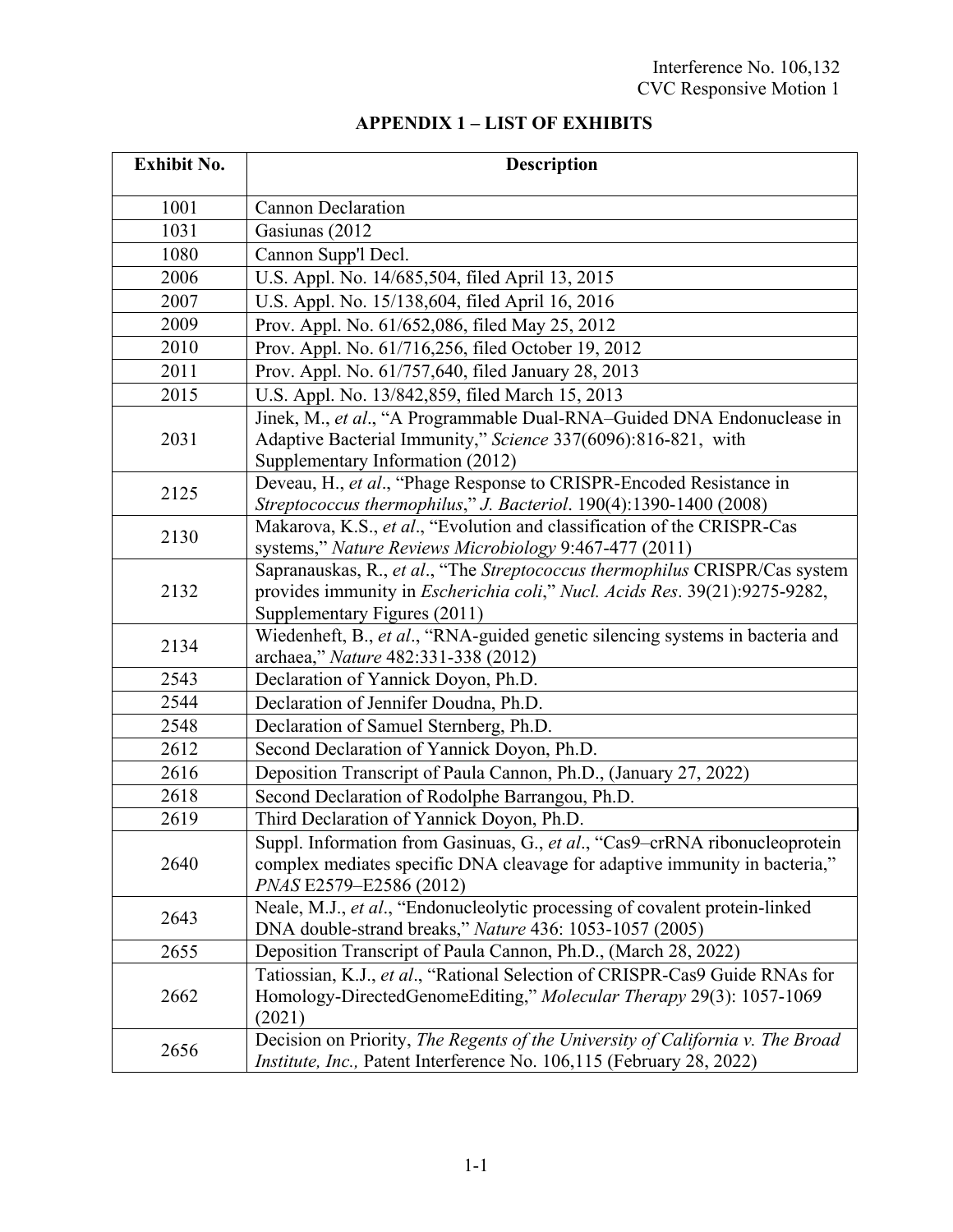| $\mathbf{1}$   | <b>APPENDIX 2 - STATEMENT OF MATERIAL FACTS</b>                                                      |
|----------------|------------------------------------------------------------------------------------------------------|
| $\overline{2}$ | 1. P1 lists Jinek, Doudna, Charpentier, and Chylinski as co-inventors. Ex. 2009, 195.                |
| 3              | Sigma's response: Admitted.                                                                          |
| 4              | 2. P2 lists Jinek, Doudna, Charpentier, Chylinski, and Cate as co-inventors. Ex. 2010, 277.          |
| 5              | Sigma's response: Admitted.                                                                          |
| 6              | 3. P1 describes CRISPR-Cas systems comprising a) a Cas9 protein and b) a single molecule             |
| 7              | DNA-targeting RNA. Ex. 2009, [00248]-[00251], Figs. 1-3; Ex. 2612, ¶[91-252, Appx3.                  |
| 8              | Sigma's response: Admitted.                                                                          |
| 9              | 4. P1 describes a sgRNA comprising i) a targeter RNA that hybridizes with a target sequence          |
| 10             | and ii) an activator-RNA that hybridizes with the targeter RNA to form a double-stranded             |
| 11             | duplex, wherein (i) and (ii) are covalently linked to one another with intervening nucleotides.      |
| 12             | Ex. 2009, [0079], [00119], [00248], Figs. 1, 3, 9; Ex. 2612, [[[91-96, 103-110, 181-184, 232,        |
| 13             | Appx3.                                                                                               |
| 14             | Sigma's response: Admitted.                                                                          |
| 15             | 5. P1 describes a sgRNA that forms a complex with Cas9 and targets the Cas9 protein to the           |
| 16             | target DNA molecule. Ex. 2009, [0046], [0048], [0076], [0089], [00155]-[00156], [00248]-             |
| 17             | [00251], Figs. 1, 3; Ex. 2612, [[91-96, 112-114, 185, 232, Appx3.                                    |
| 18             | Sigma's response: Admitted.                                                                          |
| 19             | 6. P1 describes CRISPR-Cas9 systems that cleave or edit target DNA or modulate transcription         |
| 20             | of at least one gene encoded by the target DNA. Ex. 2009, [00155]-[00159], [00248]-                  |
| 21             | [00251], Figs. 3, 4; Ex. 2612, [[91-96, 115-116, 185, 232, Appx3.                                    |
| 22             | Sigma's response: Denied.                                                                            |
| 23             | 7. P1 describes target cells including a fish, a human, and a fruit fly cell, and that a target cell |
| 24             | may be "embryonic." Ex. 2009, [00165], [00216], [00218], [00050]-[00052], [00174].                   |

2-1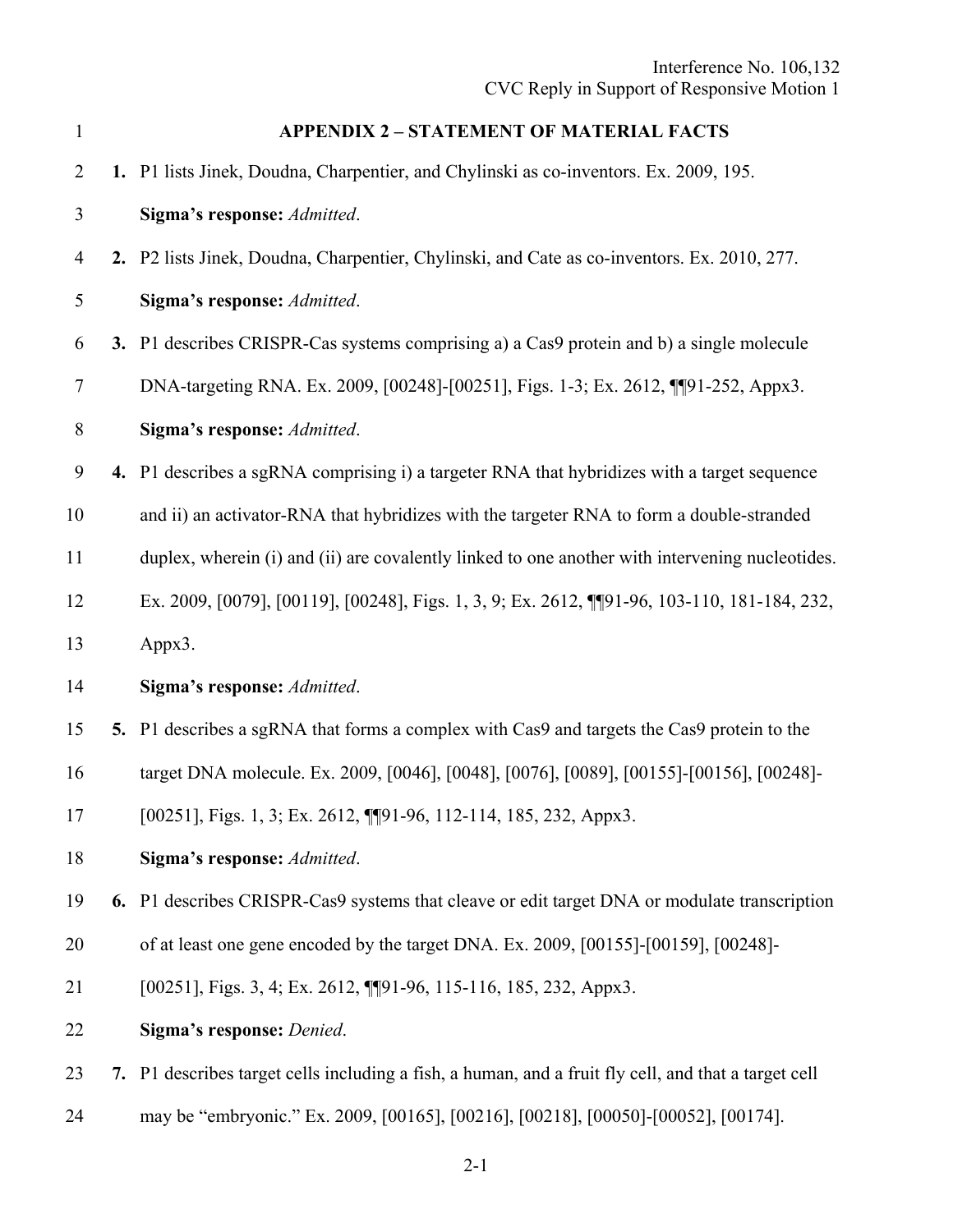| $\overline{2}$ | 8. P1 describes making and using a single-molecule DNA-targeting RNA and a Cas9 RNA. Ex.           |
|----------------|----------------------------------------------------------------------------------------------------|
| 3              | 2009, [00173], [00248]; Ex. 2612, [[91-96, 102, 177-180, 231, Appx3.                               |
| 4              | Sigma's response: Denied.                                                                          |
| 5              | 9. P1 describes that Cas9 can be delivered into a eukaryotic cell as "a polypeptide," as a nucleic |
| 6              | acid encoding Cas9, or in a pre-formed RNP complex. Ex. 2009, [00120], [00126]-[00128],            |
| 7              | [00167]-[00172], [00177]-[00178]; Ex. 2612, [[93, 97-101, 137-140, 145, Appx3.                     |
| $8\,$          | Sigma's response: Denied.                                                                          |
| 9              | 10. P1 describes that the sgRNA can be delivered into a eukaryotic cell "directly as RNA" or as a  |
| 10             | nucleic acid "comprising a nucleotide sequence encoding a subject DNA-targeting RNA."              |
| 11             | Ex. 2009, [00120], [00167], [00170]-[00173], [00177]; Ex. 2612, [[93, 97-101, 142-145,             |
| 12             | Appx3.                                                                                             |
| 13             | Sigma's response: Denied.                                                                          |
| 14             | 11. P1's Example 1 describes incubating a Cas9 protein with the sgRNA to make an RNP to            |
| 15             | cleave a target DNA. Ex. 2009, [00248]-[00251]; Ex. 2612, [[93, 97-101, 142-145, Appx3.            |
| 16             | Sigma's response: Admitted.                                                                        |
| 17             | 12. P1 describes microinjection as a method of delivering Type II CRISPR-Cas9 into a cell. Ex.     |
| 18             | 2009, [0039], [00154], [00173]-[00175]; Ex. 2612, [[146-151, 234, Appx3.                           |
| 19             | Sigma's response: Denied.                                                                          |
| 20             | 13. By May 25, 2012, microinjecting protein, RNA, or RNPs into eukaryotic cells were well-         |
| 21             | known, routine laboratory techniques. Ex. 2009, [00173]; Ex. 2612, ¶ [67-73.                       |
| 22             | Sigma's response: Denied.                                                                          |
| 23             | 14. P1 describes transfection as a method for delivering Type II CRISPR-Cas9 systems into a        |
| 24             | cell. Ex. 2009, [00129], [0039], [00154], [00173-175], [00177]; Ex. 2612, [[207-208,               |

1 **Sigma's response:** *Denied*.

2-2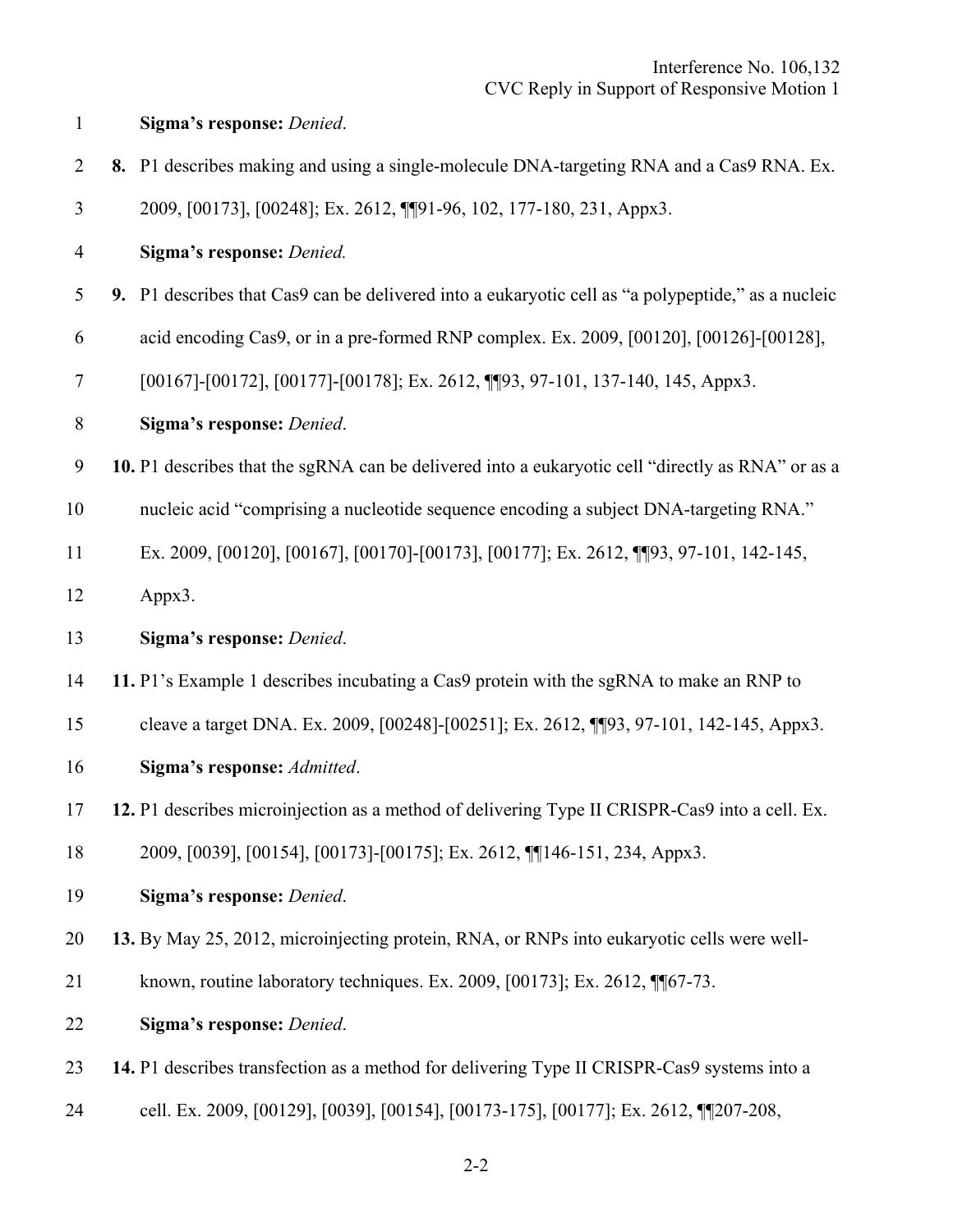|  | Appx3. |
|--|--------|
|--|--------|

2 **Sigma's response:** *Denied*.

- 3 **15.** By May 25, 2012, transfecting proteins, RNA, and RNPs into human cell lines were well-
- 4 known, routine laboratory techniques. Ex. 2009, [00173]; Ex. 2612, ¶¶74-83.
- 5 **Sigma's response:** *Denied*.
- 6 **16.** By May 25, 2012, the art disclosed that a PAM must be adjacent to the target sequence for
- 7 Type II CRISPR-Cas9 systems to cleave target DNA. Ex. 2612, ¶¶55-65, 267-277.
- 8 **Sigma's response:** *Denied*.
- 9 **17.** P1 discloses a PAM sequence adjacent to the target in Target DNA A ("GGG"), Target DNA
- 10 B ("GGG"), and Target DNA C ("TGG"). Ex. 2009, Fig. 3C; Ex. 2612, ¶¶267-277.
- 11 **Sigma's response:** *Denied*.

12 **18.** P1 describes "replac[ing] a codon with a codon encoding the same amino acid." Ex. 2009,

- 13 [0033]; Ex. 2612, ¶¶198, 303-307.
- 14 **Sigma's response:** *Denied*.
- 15 **19.** P1 describes peptides that can be added to Cas9, including a polypeptide that facilitates
- 16 traversing an organelle membrane. Ex. 2009, [00115]; Ex. 2612, ¶¶129-130, 295-302.
- 17 **Sigma's response:** *Denied*.
- 18 **20.** All of the disclosures in P1 are in P2 and P3. Ex. 2009-2011; Ex. 2612, ¶¶253-259.
- 19 **Sigma's response:** *Denied*.
- 20 **21.** P2 describes PAMs and cites references that discuss PAMs. Ex. 2010, [00103], [00350]-
- 21 [00352], [00359]; Ex. 2132; Ex. 2125; Ex. 2127; Ex. 2130; Ex. 2134; Ex. 2612, ¶¶253-255.
- 22 **Sigma's response:** *Denied*.
- 23 **22.** CVC's '859 application was filed within 12 months of the filing dates of P1-P3, and makes
- 24 specific reference to P1, P2, and P3 applications. Ex. 2015, 5.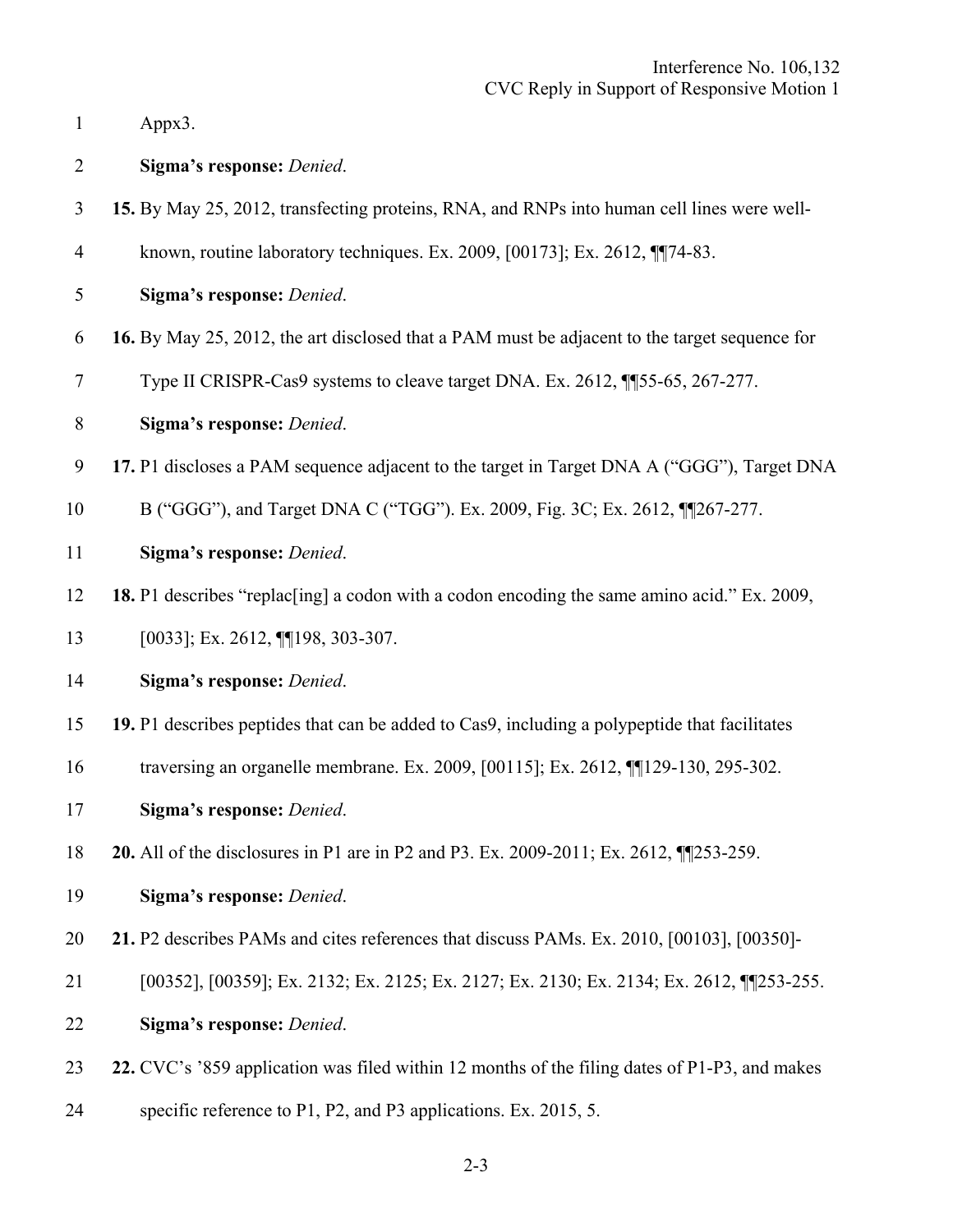| $\mathbf{1}$   | Sigma's response: Admitted.                                                                         |
|----------------|-----------------------------------------------------------------------------------------------------|
| $\overline{2}$ | 23. CVC's '504 application was filed during the '859 application's pendency and makes specific      |
| 3              | reference to the '859, P1, P2, and P3 applications. Ex. 2006, 4-5.                                  |
| $\overline{4}$ | Sigma's response: Admitted.                                                                         |
| 5              | 24. CVC's '604 application was filed during the '504 application's pendency and makes specific      |
| 6              | reference to the '504, '859, P1, P2, and P3 applications. Ex. 2007, 356-360.                        |
| $\tau$         | Sigma's response: Admitted.                                                                         |
| 8              | 25. Target DNA A, disclosed in Figure 3C of P1 and P2, is a non-natural target and P1 discloses     |
| 9              | Target DNA A as including a PAM. Ex. 2009, Fig. 3C; Ex. 2612, ¶[267-277.                            |
| 10             | Sigma's response: Denied.                                                                           |
| 11             | 26. P1 describes and enables modification of a target DNA molecule in a eukaryotic cell by          |
| 12             | integrating a donor sequence, which occurs when the cell's own HDR process repairs DNA              |
| 13             | cut by a nuclease, whether Cas9, ZFN, or TALEN. Ex. 2009, [0058], [0059], [00157],                  |
| 14             | [00189]-[00193], Fig. 4, claims 77-78, 88-89, 99-100; Ex. 2612, [[118-124.]                         |
| 15             | Sigma's response: Denied.                                                                           |
| 16             | 27. It was known that a donor sequence could be incorporated at the target site by a cell's natural |
| 17             | HDR process after target cleavage by any nuclease. Ex. 2612, [118-124, 152-156, 324.                |
| 18             | Sigma's response: Denied.                                                                           |
| 19             | 28. P3's Example 2 provides an actual reduction to practice of a human cell embodiment meeting      |
| 20             | all of elements of [1]-[9] of PC2, and P3 discloses codelivering a donor polynucleotide to          |
| 21             | integrate at the target site via HDR (element [10]). Ex. 2011, [00133], [00237]-[00239],            |
| 22             | $[00275]$ - $[00281]$ , $[00416]$ - $[00423]$ ; Ex. 2612, $\P$ $[256-259]$ .                        |
| 23             | Sigma's response: Denied.                                                                           |

24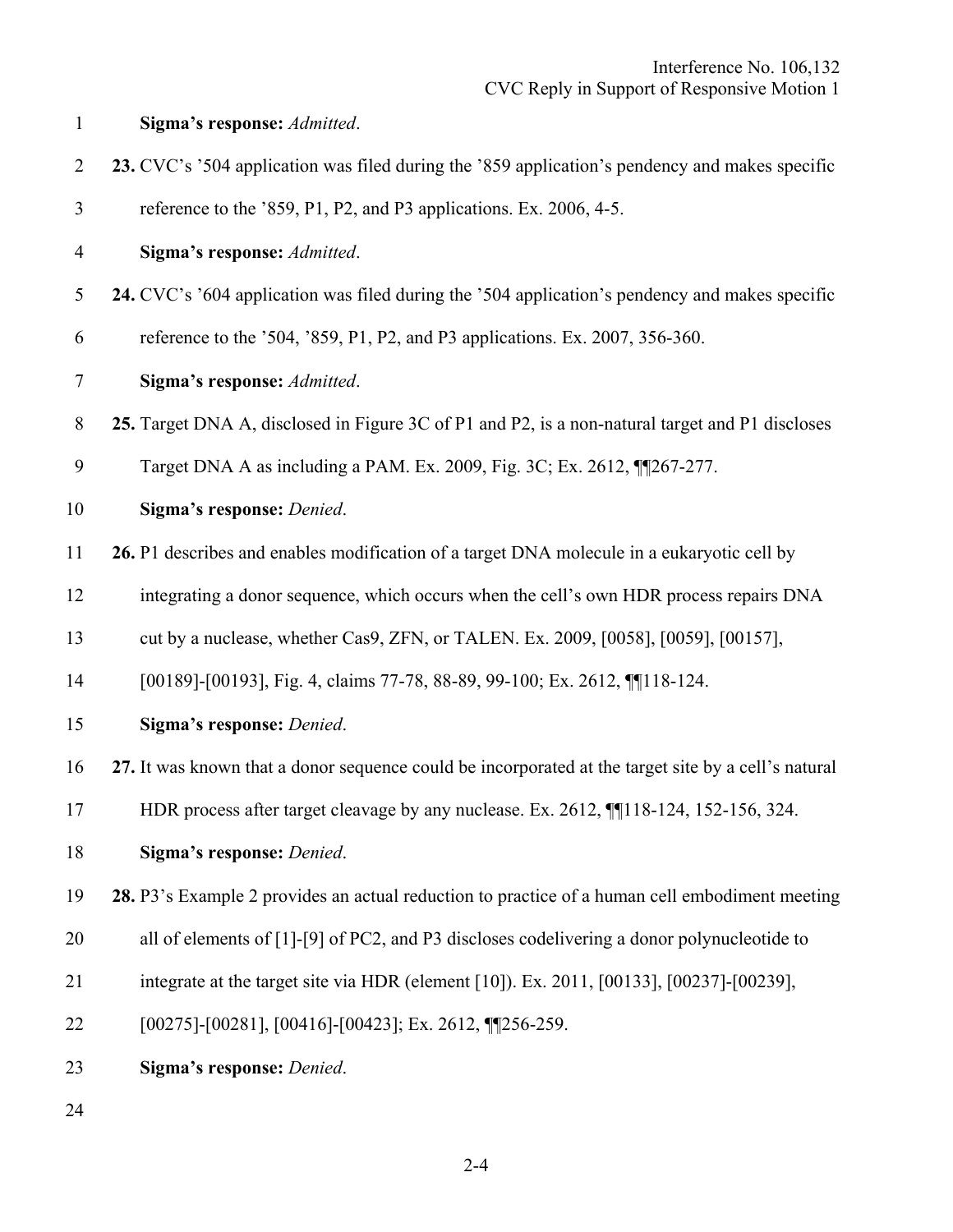|  |  | 29. Sigma Proposed Count 2, like current Count 1, is directed to using CRISPR-Cas9 in a |  |  |  |  |
|--|--|-----------------------------------------------------------------------------------------|--|--|--|--|
|  |  |                                                                                         |  |  |  |  |

- 3 eukaryotic cell.
- 4 **CVC's Response:** *Admitted.*
- 5 **30.** With respect to CVC P1 and CVC P2, the parties' respective briefings on CVC Motion 1
- 6 address whether CVC P1 and/or CVC P2 demonstrate that the CVC inventors possessed a
- 7 CRISPR-Cas9 system in a eukaryotic cell. Sigma Opp'n 1; Ex. 1080.
- 8 **CVC's Response:** *Admitted.*
- 9 **31.** Sigma Proposed Count 2 is directed to integration of a donor polynucleotide by HDR
- 10 following cleavage by a CRISPR-Cas9 system in a eukaryotic cell.
- 11 **CVC's Response:** *Admitted that Sigma's PC2 (and Sigma's half of Count 1) recites*
- 12 *integration of a donor polynucleotide.*
- 13 **32.** With respect to CVC P3, the parties' respective briefings on Sigma Motion 1 address
- 14 whether the CVC inventors possessed integration of a donor polynucleotide by HDR
- 15 following cleavage by a CRISPR-Cas9 system in a eukaryotic cell. Sigma Mot. 1; Ex. 1001.
- 16 **CVC's Response:** *Admitted that CVC's Opposition 1 addresses CVC's P3 application,*
- 17 *denied to the extent Sigma implies this Responsive Motion is redundant or moot.*
- 18 **33.** Not all of CVC's involved claims in this interference contain limitations to CRISPR-Cas9
- 19 induced cleavage of DNA in a eukaryotic cell. Ex. 1001, Appx. C.
- 20 **CVC's Response:** *Denied.*
- 21 **34.** Urnov (2010) is directed to DDR processes in ZFN systems, not in CRISPR-Cas9 systems.
- 22 Ex. 1080 ¶ 62-63.
- 23 **CVC's Response:** *Admitted.*
- 24 **35.** Figure 4 in CVC P1-P3 illustrates CRISPR-Cas9 cleavage-only (as illustrated in CVC P1-P3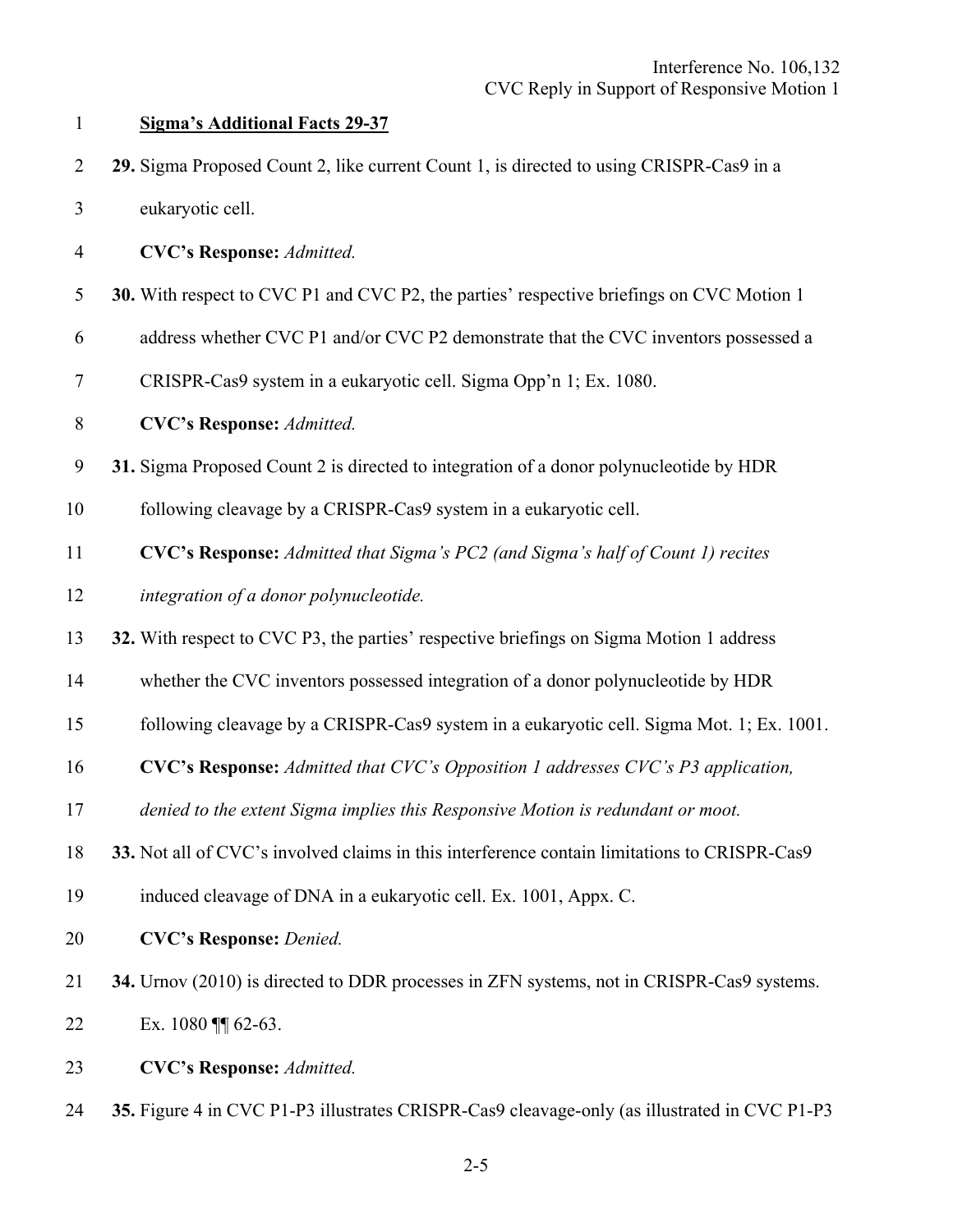- 1 Fig. 1), combined with Urnov (2010)'s ZFN-specific DDR diagram from 2010. *Id*.
- 2 **CVC's Response:** *Admitted that Figure 4 illustrates CRISPR-Cas9 cleavage and donor*
- 3 *polynucleotide integration via homology-directed repair.*
- 4 **36.** In late 2012, a POSITA would have had many concerns about whether doublestranded breaks
- 5 ("DSBs") created by CRISPR-Cas9 cleavage in eukaryotic cells could be repaired by donor
- 6 integration via HDR. Ex. 1001 ¶¶ 100-157, Summary; Ex. 1080 ¶ 58.
- 7 **CVC's Response:** *Denied.*
- 8 **37.** Post-2012 publications reveal the continuing uncertainty a POSITA would have had
- 9 regarding donor integration via HDR in eukaryotic cells following cleavage by a CRISPR-
- 10 Cas9 system. Ex. 1080 ¶ 64-75.
- 11 **CVC's Response:** Denied.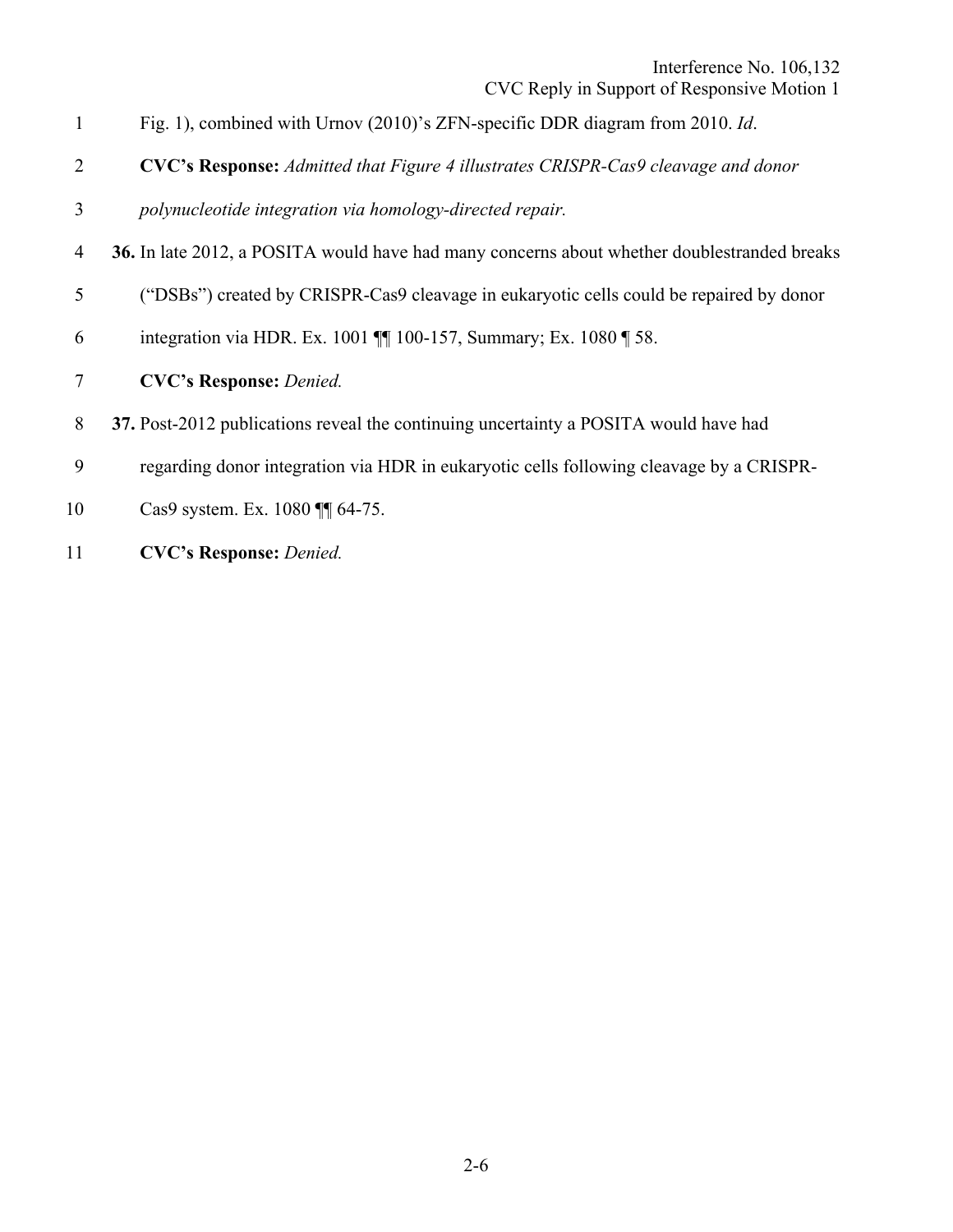## 1 **CVC's Additional Facts 38-43**

| 2      | 38. Sigma admits that Figure 4 of CVC's P1, P2, and P3 shows "how CRISPR-Cas9 might function        |
|--------|-----------------------------------------------------------------------------------------------------|
| 3      | to enable cleavage plus donor-integration via HDR in a eukaryotic cell." Paper 718, 8:7-8.          |
| 4      | 39. Before May 25, 2012, the art taught that DSBs created by nucleases that remained bound after    |
| 5      | cleavage (e.g., Spo11, I-SceI) induce HDR. Ex. 2619, $\P$ 62, 104, 138, 142; Ex. 2643, Fig. 4.      |
| 6      | 40. Supplemental Fig. S11 of Gasiunas 2012 (Ex. 1031, Ex. 2640) shows free DNA products             |
| $\tau$ | (unbound from Cas9) migrating at the bottom of the gel after DNA cleavage. Ex. 2618, $\P$           |
| 8      | $28-31$ ; Ex. 2619, ¶ 144.                                                                          |
| 9      | 41. Jinek 2012 states that Cas9 is a "multiple-turnover enzyme." Ex. 2031, 816; Ex. 2619, $\P$ 143. |
| 10     | 42. The ends of DNA cleaved by sgRNA CRISPR-Cas9 can have an overhang. Ex. 2619, 137;               |
| 11     | Ex. 2618, 132; Ex. 2031, 816, Fig. 1E, Fig. S4B; Ex. 2009, 11 [0042], Fig. 4.                       |
| 12     | 43. CVC's P1, P2, and P3 applications each discloses that "DNA cleavage [by CRISPR-Cas9] can        |
| 13     | result in the production of either blunt ends or staggered ends." Ex. 2009, [[0042], Fig. 4; Ex.    |
| 14     | 2010, [10076], Fig. 4; Ex. 2011, [100112], Fig. 4; Ex. 2619, [137.                                  |
|        |                                                                                                     |